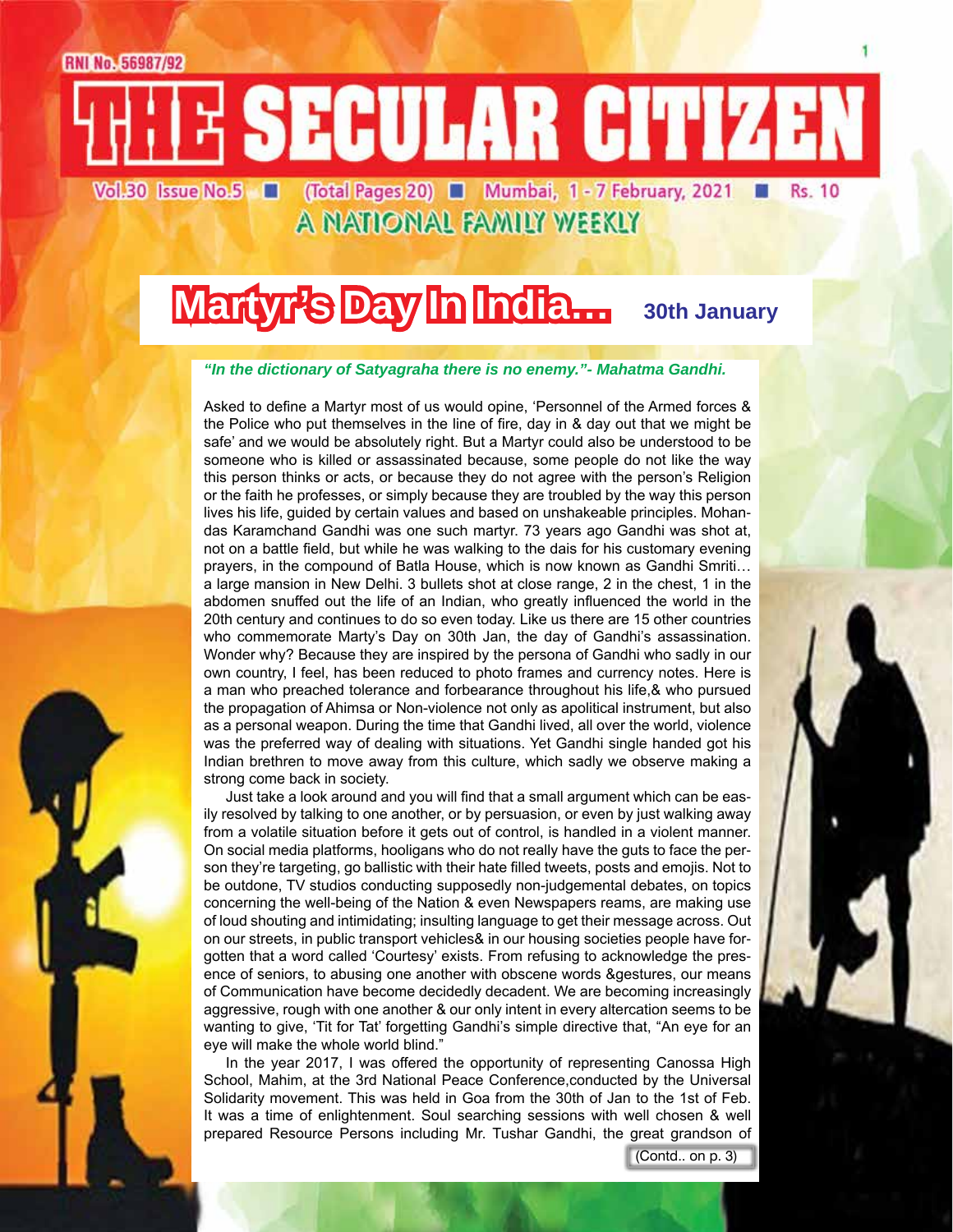# **If there are no Crowds, Is It Still South Bombay**

### *by Don Aguiar.*

**Alternative School of the School School School School School School School School School School School School School School School School School School School School School School School School School School School School** tried to discern which passersby were from South Bombay Newlyweds from the suburbs, hoping to celebrate their nuptials with a special dinner, had to settle for Mc-Donald's. Four homeless men sat on a sidewalk, sharing cigarettes and a pipe filled with marijuana.

This is South Bombay, jarringly quiet beneath street lights. South Bombay needs a crowd, which is as much a part of its character as the incessant lights.

"Look around," said Manish Sharma, 54, from Bihar, who has been selling souvenir hats and T-shirts on the sidewalk in the area since 2004. "Without the Movie shows, the office workers, the tourists, the crowds, you got no South Bombay."

The throngs of visitors — the trademark of the famous neighbourhood for more than a century — are gone. The air is no longer thick with the aroma of pav bhaji, Idli Vada and biryani. Movie theatres are closed. Office buildings are nearly vacant. And there is an eeriness to the emptiness, helping to stir the faint fear that South Bombay could slip back to its 1970s self, a seamy neighbourhood known for open crime, drugs and sex shows.

The neighbourhood's transformation — from gritty to "Disney" — was a significant chapter in the city's revitalization, even as detractors criticized the new South Bombay as losing its edge. South Bombay has an outsize share of the city's economic activity, despite occupying only 0.1 percent of the city's land mass.

Before the pandemic, South Bombay, where Navy Nagar, Cuff Parade and

Colaba meets Apollo Bunder, Museum, Churchgate and Nariman Point Sea face, helped to draw a crush of tourists to the city. A record 66.6 million visited the city in 2019, with many making their way to a show, the New Year's Eve celebration or to a little patch of sidewalk just to stand and experience the excitement. That level of tourism is not likely to return until 2024, according to one forecast.

South Bombay is now a microcosm of the city's struggle to survive the pandemic, as restaurants and businesses closed and residents lose their jobs. There are no crowds to shield and disguise the population of homeless people living there on the street.

South Bombay has always been Bombay on steroids, so whatever is happening in Bombay City is amplified in South Bombay.

Beginning in October, overnight counts tallied by the municipality reported that the number of people sleeping on the street in South Bombay was roughly double the 2019 levels, and many are "much more aggressive with passersby or are ignoring social distancing.

Despite the shortage of tourists, a tour bus agent, still searched for likely customers, passing out pamphlets and wearing a placard around his neck bearing his name. He says "People came from all over the world to South Bombay, and now they're just not coming".

Visitors have slowly returned, especially on nights and weekends. And the district has re-emerged occasionally as a central gathering spot for events.

Still, the district feels empty by South Bombay standards. About 108,000 pedestrians pass through the area each day compared with 380,000 before the pandemic. December too did not bring a holiday bump, given the pandemic restrictions.

The office towers largely remain empty, and most of the hotels in the area have partly closed, at least temporarily, as have clubs like Wellington and the Yatch. Most Restaurants too have not yet reopened.

The top-grossing theatre in the country, remain partly closed because of city restrictions on movie theatres. The annual New Year's Eve outing, which draws big crowds at Apollo Bunder, Nariman Point and Chowpatty, had to bring in the New Year earlier than required due to COVID time restrictions this year and few believe any substantial comeback in the area will happen before that.

During the British era, it became a cultural hub full of theatres, music halls and upscale hotels, as well as the city's main gathering spot, but by the 1970s, the area had grown increasingly seedy — rife with sex shops, peep shows and adult theatres. It became synonymous with the city's decline through the 1970s and 1980s as crime rates soared, before city and state officials in the 1990s took over the revitalization of Colaba.

Now, South Bombay may feel sketchier without the festive crowds, but the sharp decline in visitors and workers has actually caused a drop in crime.

Roughly 80 percent of its businesses are now closed or inactive, including theatres when the lockdown came.

There isn't a single area that went so quickly and so hard from everything blooming in full to everything shut down. It was a major economic engine, and it has completely shut down.

There are people who say it's going back to the way it was in the '70s, but some rather believes South Bombay will bounce back with the return of Movie theatre, tourism and hotel use and office workers.

(Contd.. on p. 8)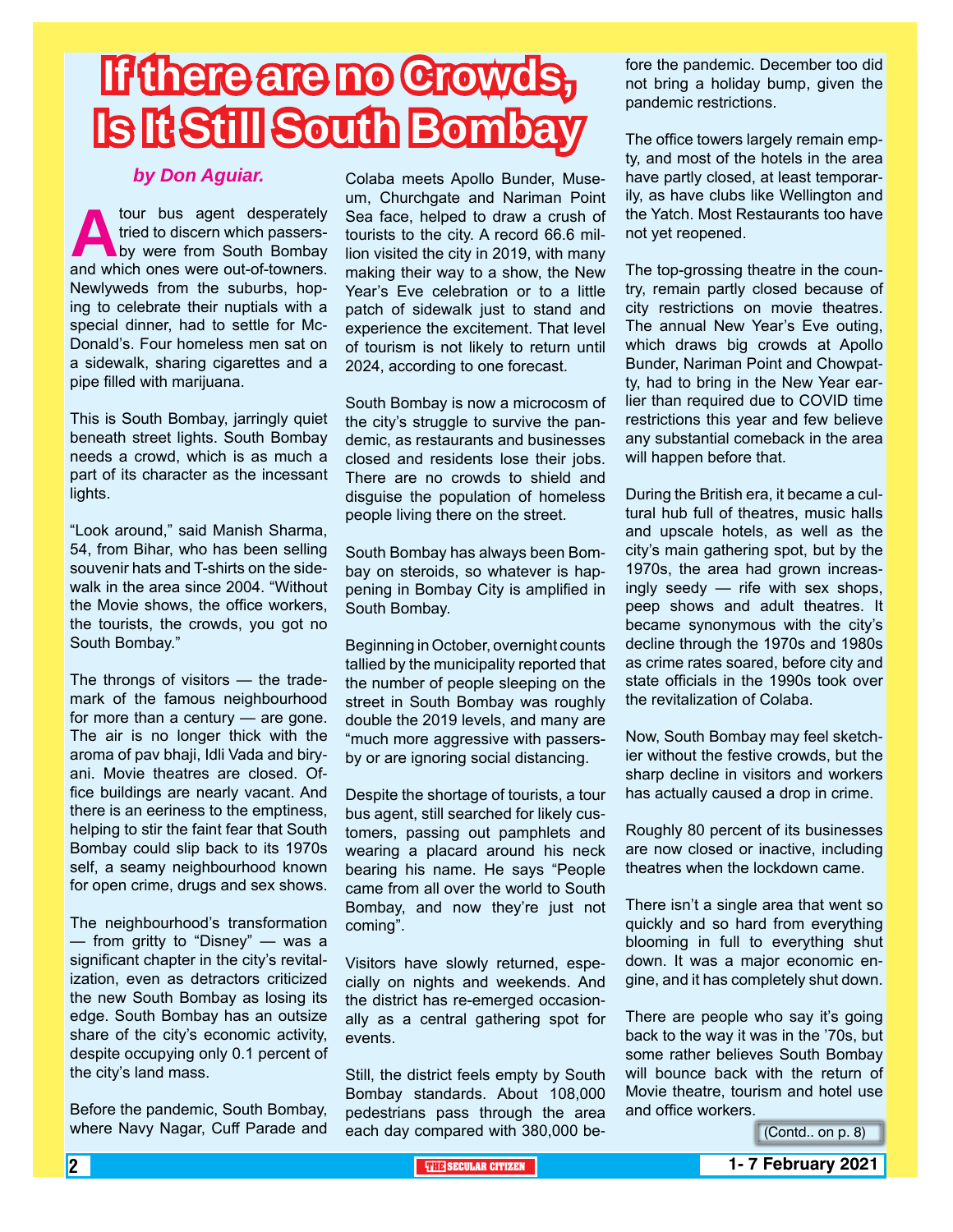|                                                                                                                                                               | Full pg. back Colour (19 cms x 24 cms)<br>Center spread colour(39 cms x 23.5 cms<br>Full pg. inside Cover colour(18 cms x 24 cms)<br>Full pg. inner colour (18 cms x 24 cms)<br>Half pg. Colour (18 cms x 12 cms)<br>Full page B/W (18 cms x 24 cms)<br>Half page B/W (18 cms x 12 cms) | Rs.<br>Rs.<br>Rs.<br>Rs.<br>Rs.<br>Rs.<br>Rs. | 18,000<br>18,000<br>12,000<br>10,000<br>6,000<br>7,000<br>5,000                                                                               |
|---------------------------------------------------------------------------------------------------------------------------------------------------------------|-----------------------------------------------------------------------------------------------------------------------------------------------------------------------------------------------------------------------------------------------------------------------------------------|-----------------------------------------------|-----------------------------------------------------------------------------------------------------------------------------------------------|
|                                                                                                                                                               |                                                                                                                                                                                                                                                                                         |                                               |                                                                                                                                               |
|                                                                                                                                                               |                                                                                                                                                                                                                                                                                         |                                               |                                                                                                                                               |
|                                                                                                                                                               |                                                                                                                                                                                                                                                                                         |                                               |                                                                                                                                               |
|                                                                                                                                                               | <b>Small Size Ads B/W</b><br>6 x 6cms Rs. 700                                                                                                                                                                                                                                           |                                               |                                                                                                                                               |
| <b>Matrimonial Classifieds:</b><br>• Rs. 500 per insertion (for 35 words) (includes box no.)<br>Rs. 3000 for 12 insertions. (1 year The Secular Citizen FREE) |                                                                                                                                                                                                                                                                                         |                                               |                                                                                                                                               |
|                                                                                                                                                               |                                                                                                                                                                                                                                                                                         |                                               | 12 x 12cms Rs. 2400 • 6 x 24cms Rs. 2400<br>18 x 6cms Rs. 1800 • 6 x 12cms Rs. 1200<br>now available through WhatsApp / Fmail for subscribers |

### **Digital copy of now available through WhatsApp / Email for subscribers worldover.** Send in your request to : **+91 - 9820485389 or secular@sezariworld.com**

Our bank account details for Fund Transfer : Account Name: The Secular Citizen, Current Account No. 03552000006744, Bank: HDFC Bank, Branch : CST - Mumbai VT, ISFC code: HDFC0000355

the Mahatma and interactions with kindred spirits, all looking to be agents of change, caused a change in my mind set too. When the academic year began in June 2017, a 2 day seminar was conducted for the Staff, by Fr. Varghese Allengaden, founder of the USM which is based out of Indore, M.P and I was asked to spearhead the USM in School, as Coordinator, a role I gladly accepted. Since then I have found a myriad opportunities that helped me delve into the person of Gandhi, to try & understand his sublime thoughts, his deep desire to see people live in harmony, his creative ideas & the dreams he dared to dream for the children & youth of India. (Contd.. from p. 1)

"Be the change you want to see." This oft repeated quote of Gandhi seems to have been drowned in the cacophony of violence ricocheting around us. The paradox of our times is that, while we have made forays to the moon we have also let the malaise of evils such as Corruption, Bigotry, Gender inequality amongst others, dictate our lives. I have in the last 4 years understood this quote to mean that, 'If I want to change the world, I must begin with myself & this change must start with the way I think'. I am sure we can all agree that Character cannot be built by mortar & stone, it cannot be built by hands other than our own. It certainly cannot be obtained from the pages of

academic books. It must be generated from within,by observing & listening to the right persons, by reading good material. I would recommend making the 3 C's of CHOICE, CHANCE & CHANGE, our mantra in life. Simply put they mean: We must make the choice, to take the chance, if we want anything in life to change. It is pertinent to remember that all our knowledge, or the degrees we accumulate will be in vain, if we fail to translate them into peaceful living. By peaceful living I don't mean turning a blind eye to the wrong that is happening around us,by making trite statements like, 'It does not affect me so why get involved' or ' I would have done something but I don't want to escalate the situation'. Rather we need to have the courage to step in and stop injustice, wherever & whenever we can,& to continually pray for the wisdom, to know what to say & do in difficult situations.

Gandhi was one person who realized the power & potential of children & youth, to bring about social change, in a peaceful manner. As a teacher I have accepted the truth that, since I work daily with young minds & hearts, they are mine to make or mar. Hence to parents of young children &to youth reading this, here is an appeal, something I believe Gandhi would have wanted me,'A Teacher' to extend to my students--- Become self Reliant, Be Tolerant of all Religions & Follow Moral Values. This would be the best gift you could give yourselves & make the world take notice of you, like

they did of Gandhi, who as a global phenomenon, influenced people & nations to fight for civil rights & freedom. As future citizens of the most populous democracy, and of a world that today has turned a global village----challenge yourselves to be the change the world wants to see, implement new ideas, set high ideals for yourselves & for others, build upon your inherent talents & capabilities, to create a positive environment of growth & acceptance.

The indecipherable Albert Einstein, often referred to as a mad scientist, shared a poignant, dismal truth, "The world is a dangerous place to live in not because of the people who are evil, but because of the people who don't do anything about it." But I see a silver lining in another truth… that the amount of good in one warm hearted person, is enough to go over all the cold hearted people in the world. On this 73rd death anniversary of the Father of our nation, let us all….children, youth, adults & even senior citizens, pledge to allow Gandhian Principles to benefit ourselves and the nation, in order to elevate it, thus making true what Gandhi believed in, namely.... "The golden way

is to be friends with the whole world and to regard the whole human family as members of one family."

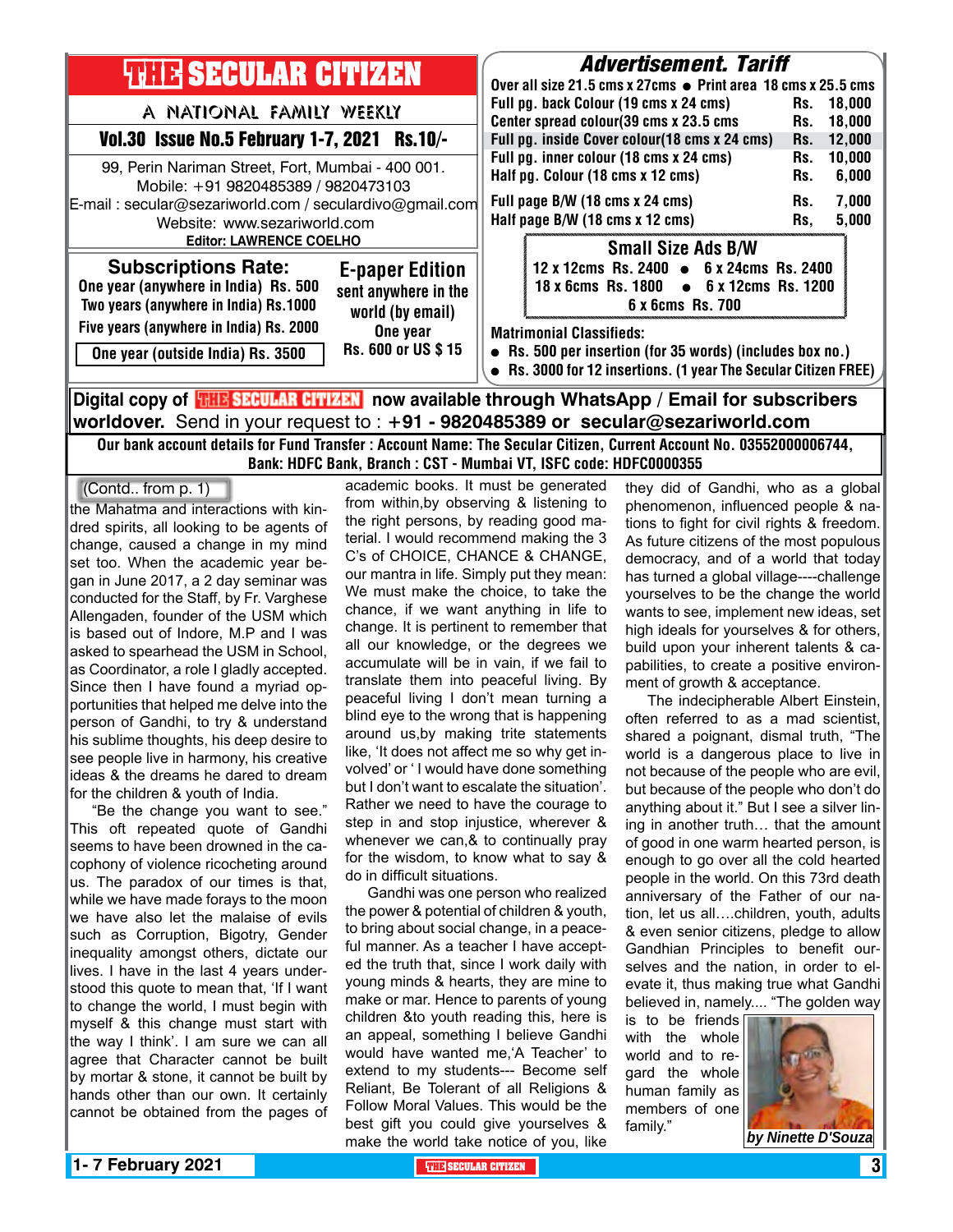# **What will be the fate of Joe Biden?**

#### *by Fr. F. M. Britto*

**The world congratulates Joseph R. Biden Jr when he took over as the 46th President of the United States of America on January 20. Not** R. Biden Jr when he took over as the 46th President of the United just the US, but the whole world longs to see what sort of president he will turn out to be in the coming days.

He has already met opposition, both before and after the election, from his predecessor Donald Trump and his supporters. The divided nation and Trump's supporters are a threat to Joe Biden's taking over the White House. We have to wait and see whether the path for the new president is smooth or dangerous, as it had been a challenge to the earlier US Presidents.

In America there is also a superstition of the Curse of Tippecanoe, which has frightened Americans for decades to come. According to this curse, in 120 years the US presidents, who had been elected in the year ending with zero, have died during their term. It is also known as Tecumseh's Curse or the 20 Year Presidential Curse, Zero Year Curse, or the Twenty-Year Presidential Jinx. It is the pattern of deaths of the US presidents elected in years that are evenly divisible by 20 since the 1840 election. Due to the four years term of these presidents, many US elections are taking place in years ending with zero. Joe Biden had been also elected in 2020.

"Ripley's Believe It or Not" claims this pattern of death. The cartoon 'Strange as it Seems' by John Hix prior to the election of 1940 titled 'Curse over the White House' said, "In the last 100 years, every US president elected at 20 year intervals has died in office." Journalist Ed Koterba noted in 1960, "The next president of US will face an eerie curse that for more than a century has hung over every chief executive elected in a year ending with zero."

The origin of this curse is alleged that the Native American tribes' confederacy leader Tecumseh and his men faced the aggressive US military

troops in 1811 led by General William Henry Harrison. The battle at the Tippecanoe River defeated the Shawnee leader Tecumseh, killing his younger brother Tenskwatawa. Thus the Native American tribes lost their territory to the mighty US force.

According to a legend, Tecumseh cursed then that every American President elected on a year divisible by twenty and ending in a zero will die before completing his term. According to the folk tale, the "curse" happened because the Native Americans were so angry that they cursed the name of William Henry Harrison.

Then in 1840 William Henry Harrison was elected the 9th US President. But he died in 1841 itself due to Pneumonia. His death is the first one attributed to this curse, since he died within a month of taking office in 1841. He was the first president to die in midterm. At the age of 68, he was then the oldest US president.

The next president elected 20 years after this in 1860 was Abraham Lincoln. The 16th US president was assassinated during his second term in office on April 15, 1865 by John Wilkes Booth, becoming the first US President to be assassinated.

After 20 years in 1880 James A. Garfield was elected as the 20th president. During his first term itself, after six months on Sept 19, 1881, he was assassinated by a delusional Republican lawyer.

The next president to fall victim to the curse was William McKinley, elected after 20 years in 1900. The 25th president was assassinated within six months of his second term on Sept 14, 1901 by an anarchist Leon Czolgosz.

 Warren G. Harding, one of their most beloved presidents, elected then in 1920 died of heart attack during his first term on August 2, 1923.

Then after 20 years, Franklin D. Roosevelt, who got elected as the 32 president in 1940, died of cerebral haemorrhage on April 12, 1945. The only American president, who served



four terms, had led America to significant victories against Japan.

After 20 years John F. Kennedy, then the youngest American president, was elected in 1960. The first Catholic US president was assassinated on Nov 22, 1963 during his first term at Texas by Lee Harvey Oswald for reasons still not clear.

Running for re-election in 1980, President Jimmy Carter was asked about this curse at a campaign in Dayton by a high school student. Carter replied, "I have seen those prediction. I'm not afraid. If I knew it was going to happen, I would go ahead and be president and do the best I could till the last day I could."

But Ronald Reagan was elected in 1980. The 40th president was seriously wounded in an assassination attempt by John Hinkey Jr on March 30, 1981, within months of his 1981 inauguration. But he did not die in office. Reagan, the oldest US president elected at that time, also survived from colon cancer while in office. He also showed symptoms of Alzheimer's disease in his first term itself. After completing his two terms, Reagan died at the ripe age of 93 of pneumonia on June 5, 2005.

The 35th President Kennedy was the last president to die in office elected with the 20 years term. After that no president had died in office, even elected on 20 year marks. The only president who died in office without being elected in a "cursed" year was Zachary Taylor, who was elected in 1848 and died in 1850. The curse that has haunted the White House for the last 200 years seems to have ended.

Columnist Jack Anderson wrote in

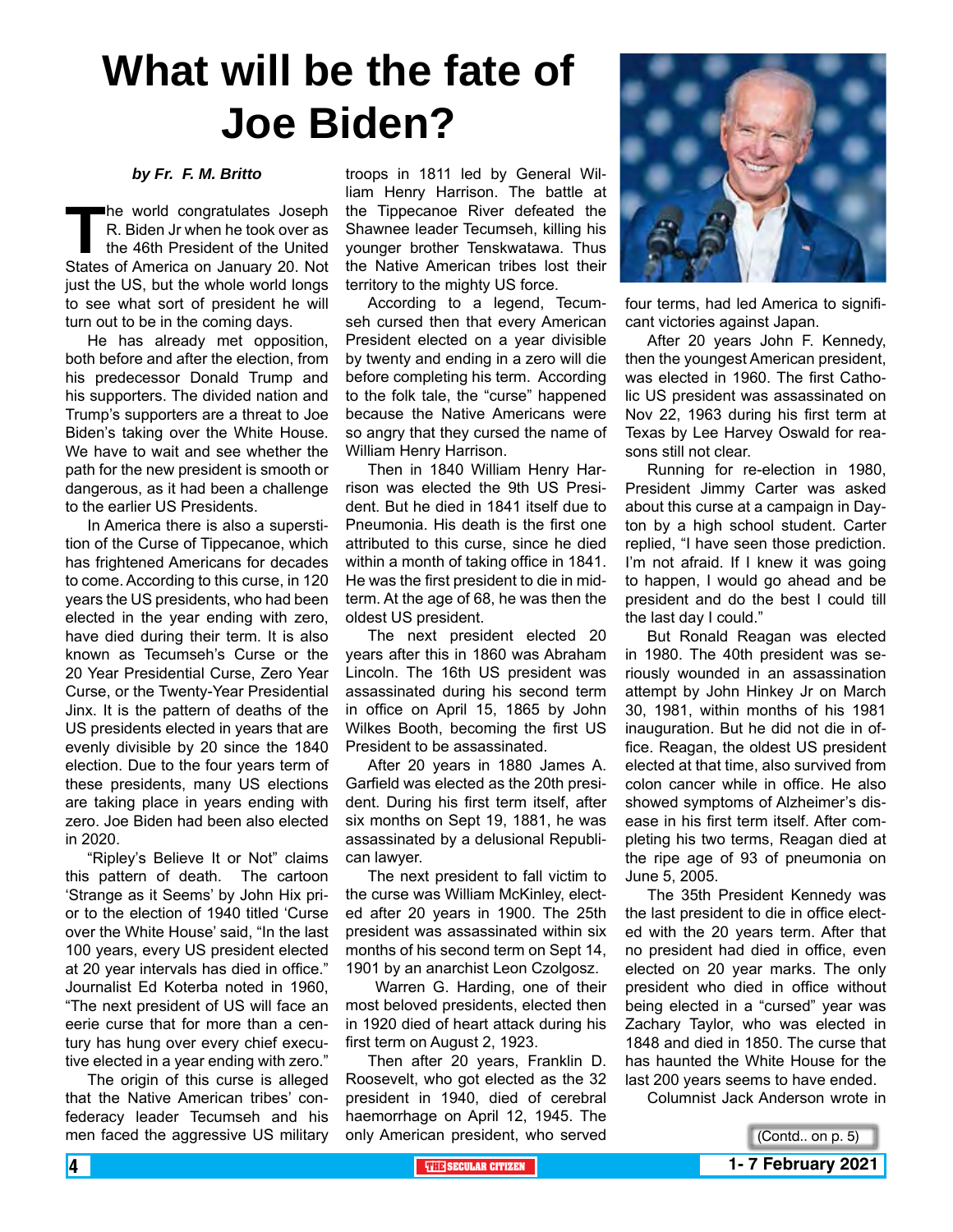

## **East Indians should learn from the Goans**

 It is very disgusting that when a person dies in an East Indian Catholic family, tea, snacks (sandwiches, patties and cakes) and soft drinks are served to the people at the grave-

#### (Contd.. from p. 4)

'Reagan and the Eerie Zero Factor' that the 40th US president had either disproved the superstition or had nine lives. It was also reported that the First Lady Nancy Reagan had hired psychics and astrologers to try to protect her husband from the effects of the curse. Many also think that the "curse" was broken or lifted when John Hinckley tried to assassinate Reagan when the president left a hotel in Washington D.C.

Twenty years after Reagan, George W. Bush was elected in 2000 the next president. He also survived two terms, in spite of the assassination attempt on him at Georgia, where a live grenade was thrown at him by Vladimir Arutyunian on May 10, 2005.

The new President Joe Biden falls next in line. On Nov 7, 2020 he was declared elected. Since both Reagan and Bush had survived, the "curse" seems to have been broken. But at the age of 76, Biden is the oldest US president in history so far. At this age it is doubted whether he will run for another term. Let our prayers be: May the Lord grant him good health, long life and protect him from all evil forces. As he begins his presidential journey on Jan 20, 2021, let the second Catholic US president prove to be a blessing for his country and the world.

yard after the burial. Then the people who have attended the funeral come to the house of the deceased member where again snacks, soft drinks, alcohol, and dinner is served. This is ridiculous! We are supposed to be mourning for the deceased member of our family but instead of mourning, we are having a grand party. Goans, Mangaloreans and other Christian communities do not do all this; it is only the East Indians (original inhabitants of Mumbai who got their name from the East India company of the British) do it. We East Indians should learn from the Goans, Mangaloreans, and other Christian communities and bury the deceased. member of our family with respect instead of having a grand party at home after the funeral.

 Then again after the month's mind Mass and after the 1st anniversary Mass, snacks and lunch just like that of a wedding are served to neighbours, friends and relatives either at home or in the church hall.

 With all this eating, drinking and merry-making, I don't think the soul of the deceased member will rest in peace.

 P.S: The East Indians are a community of Roman Catholics who are the original inhabitants of Mumbai. They got their name from the East India Company of the British who had converted a large number of local Marathi-speaking people to Christianity.

> *—Jubel D'Cruz, Mumbai*

## **How safe is Covid -19 vaccine?**

 Both manufacturers of Covid-19 vaccines 'Covishield' and 'Covaxin' viz Serum Institute of India (SII) and Bharat Biotech International Ltd resp-

ly, have advised people against getting vaccinated, if they are allergic to several factors which include ingredients of the dose or those who are on blood thinners, bleeding disorders and other health-related issues. The question is how is the common man expected to know which are the ingredients in the dose that trigger allergies and a host of side effects that are alarming and life threatening. The manufacturers have undoubtedly played safe by warning people against side effects , but the list of such adverse reactions is too serious to ignore, considering the number of people who have succumbed worldwide after getting vaccinated. Lately, around 23 people died in Norway after the first dose, a Portugese nurse died 2 days after being vaccinated, and now it is reported that more than 12,000 people in Israel have tested Covid-positive after the first dose. Clinical trials are still on in laboratories to prove the efficacy of these doses. So, in such a frightening and uncertain scenario, the overall feeling is that it would be better to play safe and refrain from being vaccinated, till the situation is under control.

> *— A. F. Nazareth, Alto Porvorim, Goa*

## **Valuable Reading**

 The Secular Citizen is always welcome. It makes for valuable Reading *— Leon Bent* 

## **A Great Contribution to the Society**

I have the pleasure of placing on record my appreciation for the great contribution you are making to society through your esteemed publication.

I seek God's blessings upon you and on your complete team for the continued great contribution in making the country and the society more secular.

> *— Dr. M. D. Thomas, New Delhi.*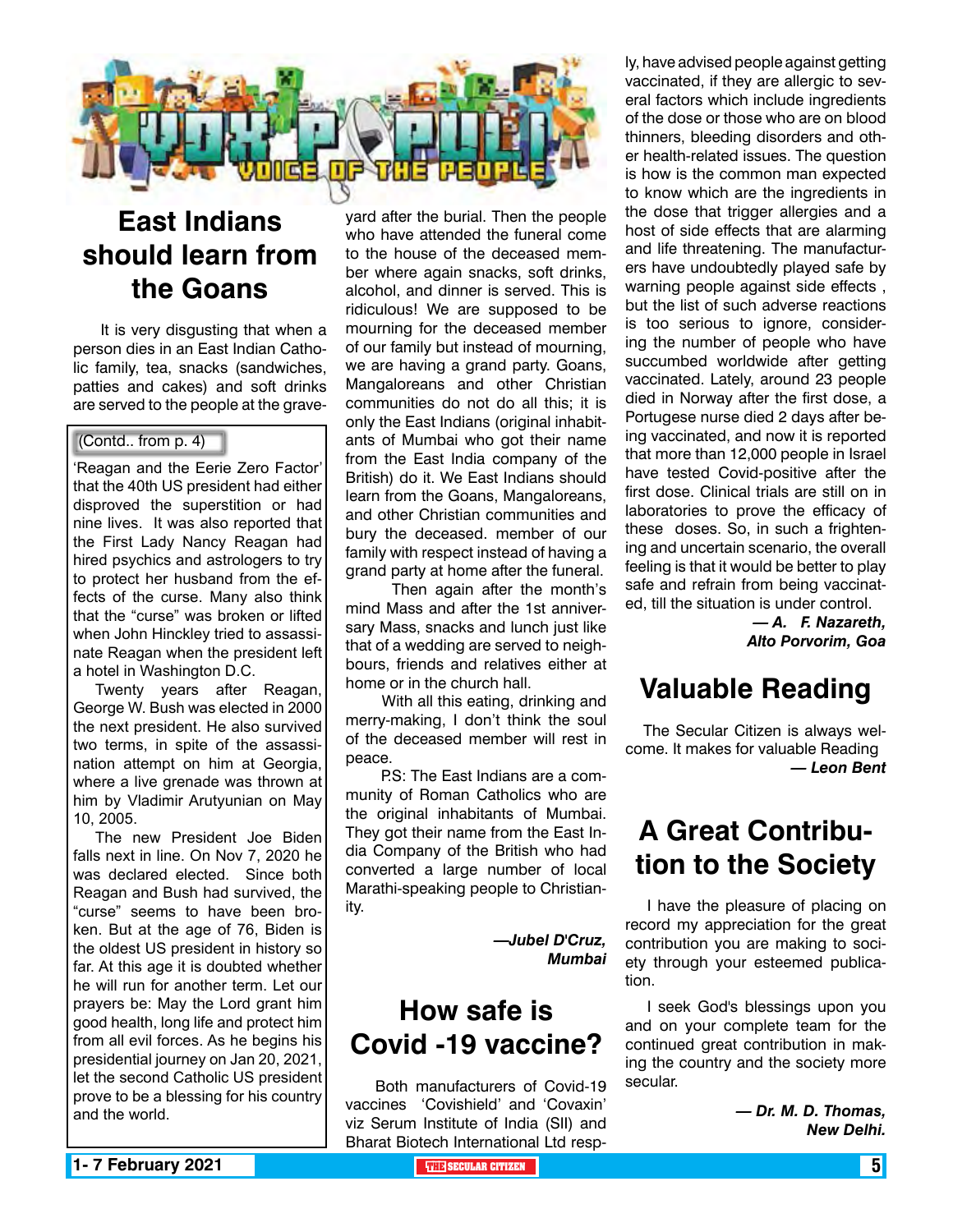# **Laudato Si on 'Taking Care of the Earth'**

#### *by Joseph M. Dias, S.J.*

In the immense expanding universe<br>in which we live, our beautiful earth<br>is, probably, the only planet that nur-<br>tures life in such an abundant variety n the immense expanding universe in which we live, our beautiful earth is, probably, the only planet that nurof forms, particularly intelligent human life. Today, there is a real danger that this unique planet is being systematically destroyed by us, human beings, to whose care the Creator has entrusted this precious treasure in the vast wilderness of empty, lifeless space. In his latest encyclical, Laudato Si, Pope Francis makes an urgent appeal to all humanity "for a new dialogue about how we are shaping the future of our planet" (No. 14). The reason, he points out is, "Neglecting to monitor the harm done to nature and the environmental impact of our decisions is only the most striking sign of the disregard for the message contained in the structures of nature itself……..Once the human being declares independence from reality and behaves with absolute dominion, the very foundations of our life begin to crumble, for 'instead of carrying out his role as a cooperator with God in the work of creation, man sets himself up in place of God and thus ends up provoking a rebellion on the part of nature' " (No. 117).

Human beings for their own survival have three basic needs: healthy food, clean water and fresh air. All these are provided to us by Mother Earth. The plants and animals give us the food we need. Pure drinking water is provided by springs, lakes, rivers, streams, and wells. Plants and animals, which consume food available in nature, give us our supply of proteins, carbohydrates, fats, vitamins and mineral salts. The atmosphere gives us the supply of oxygen required every moment of our lives. To supply us with clean water, nature has gigantic water-purification systems – distillation of an immense amount of water which comes down as rain, mist and snow; decantation of water in huge lakes and other water-bodies; filtration of water in streams and rivers through beds of gravel, sand, and giant ion-exchangers. The air is constantly purified by rainfall and winds all over the planet.

The extensive green grasslands and dense forests absorb huge amounts of carbon dioxide generated by human beings, animals and industries, and release life-giving oxygen into the atmosphere. Today, destruction of the environment by large-scale felling of trees and forests, release of poisonous fluids into lakes and rivers and spewing of dangerous gases into the atmosphere by mills, factories, industries, land, sea and air traffic, is doing incalculable harm to all the life-nurturing systems found in nature. The balance existing in nature is being radically disturbed by human activities. Unless we take immediate steps to remedy the harm done already, scientists warn us, it will be too late to save the environment that sustains life. What are the steps being taken by various nations and private agencies to save the earth for future generations? Is it already too late to save the 'structures and systems set up by nature', which have been rejuvenating the earth over millennia?

In his encyclical Laudato Si, Pope Francis calls for environmental education, "which seeks to restore the various levels of ecological equilibrium, establishing harmony within ourselves, with others, with nature and other living creatures, and with God……This education, aimed at creating an "ecological citizenship" must not be limited to providing information, but must instill good habits……Only by cultivating sound virtues will people be able to make a selfless ecological commitment. A person who could afford to spend and consume more but regularly uses less heating and wears warmer clothes, shows the kind of convictions and attitudes which help to protect the environment…….. Education in environmental responsibility can encourage ways of acting which directly and significantly affect the world around us, such as avoiding the use of plastic and paper, reducing water consumption, separating refuse, cooking only what can be reasonably consumed, showing care for other living beings, using public transport or car-pooling, planting trees, turning off unnecessary lights, or any number of other practices. All of these reflect a generous and wor-



thy creativity which brings out the best in human beings. Reusing something instead of immediately discarding it, when done for the right reasons, can be an act of love which expresses our own dignity." (Nos. 210-211) While individuals and small groups can contribute in the above ways to saving the earth, big organizations, institutions, NGOs, companies and governments are beginning to take climate change more seriously and trying to reverse it through greater use of solar energy and wind energy in place of electricity (which involves burning of coal), to reduce harmful carbon emissions; large-scale planting of trees, stopping the emissions of CFCs (chlorofluorocarbons), used in refrigeration (to halt destruction of the ozone layer in the upper atmosphere which protects the earth from dangerous radiations coming from outer space), and other major steps to preserve and restore nature's pristine health. These initiatives need to be multiplied a million times, if we are to succeed in reversing climate change and saving the planet for future generations.

In order to save the earth and all the lifeforms it sustains, the general public too, in all countries, will have to be watchful and vigilant and ready to organize effective action to prevent the building of enormous industrial complexes, mega projects, like dams over rivers and giant nuclear power plants, which do incalculable damage to the environment by causing disasters of gigantic proportions, as the world has seen in the following cases: (i) The Great Smog of London in December 1952, which re-

哸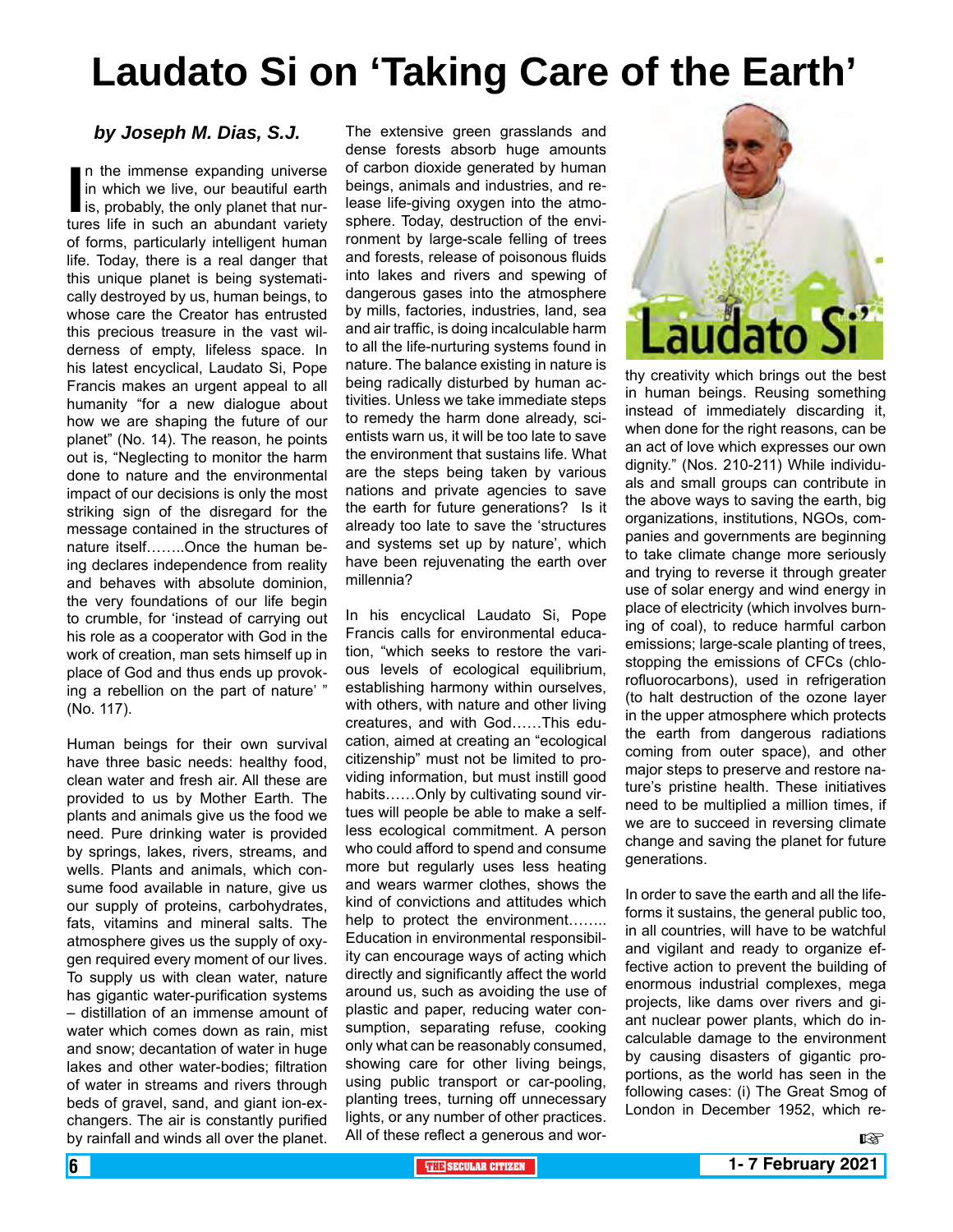#### (Contd.. from p. 6)

sulted in 12,000 deaths and more than 100,000 getting ill. It was caused by a combination of industrial pollution, oxides of sulphur and carbon, smoke, fog, mist and high pressure weather conditions. Public outrage after this event led to the British Government passing the Clean Air Act, 1956. (ii) The Minamata Disaster in the mid-1950s, in a small fishing town in Japan, caused by dumping of 27 tons of mercury and mercury compounds by a petrochemical plant. These poisonous substances were ingested by fish and consumed by the people living in the area. Around 2,955 people and the children born, contracted the Minamata disease which caused severe deformities, mental retardation, deafness, twisted limbs, blindness and the death of 1,784 people. After the public protested and filed a number of cases, the company finally quit the place in 1968.

(iii) The Chernobyl Disaster caused by a nuclear accident in April, 1986, at the Chernobyl Nuclear Power Plant, near Kiev, Ukraine, which is considered the worst nuclear disaster in history. It killed 30 operators and firemen working at the Plant due to exposure to heat and radiation, plus about 70 others later on. In the surroundings, 335,000 people were evacuated, 20,000 cases of thyroid disease and cancer were diagnosed, plus a large number of trees and animal species were destroyed. The whole world suddenly became aware of the hazards of nuclear power plants, and as a result of the action initiated, The International Atomic Energy Agency (IAEA) and the World Association of Nuclear Operators (WANO) were founded. (iv) The Bhopal Gas Tragedy (Union Carbide gas leak), at Bhopal, India, on the night of 2-3 December, 1984, was caused by the leak of the deadly methyl isocyanate (MIC) gas from the Union Carbide Ltd. (UCIL) pesticide plant. Over 500,000 people got exposed in and around Bhopal, around 2,259 people died and 576,000 were injured. Over 8,000 died within 2 weeks. In addition, over 2,000 buffaloes, goats and other animals perished, while hundreds of trees became barren. A number of court cases were filed against the Company and it was finally shut down as a result.

(v) The Fukushima Daiichi Nuclear Power Station, Japan, was the scene of an explosion due to a powerful earthquake and tsunami, on 11 March, 2011. It caused an enormous amount of human suffering and 54,000 people had to be evacuated from the area. Large stretches of land became uninhabitable due to radioactive material released. On account of this tragedy, public sentiment all over the world turned against nuclear energy. (vi) The Exxon Valdez Oil Spill which took place on 24 March 1989, when the oil tanker, Exxon Valdez struck a Reef in the region of Alaska. Over 11 million gallons of crude oil got released into the waters off the Gulf of Alaska doing incalculable damage to the ecosystem and killing thousands of marine species (salmon, shrimp, rock-fish, sea-birds, sea-otters, harbour seals, bald eagles and killer whales). Several fisheries had to be closed and hundreds lost their livelihood. The outcry by the public led to the US Congress passing the Oil Pollution Act, 1990 designed to prevent such oil-spills in future. Finally, just a few months ago, we were shocked by news of the catastrophic explosion of explosives stored in a warehouse in Beirut, Lebanon, which left hundreds dead and thousands injured leaving the city in tatters and looking like a war-zone. Numerous other catastrophic man-made disasters have occurred in various parts of the world, during the last two centuries due to wars, bombings and explosions which have done irreparable damage to the environment, wiping out huge quantities of plant, insect and animal species, besides loss of hundreds of precious human lives.

In Laudato Si, Pope Francis speaks of the need of "ecological conversion". He says, "The external deserts in the world are growing because the internal deserts have become so vast", quoting a homily by Pope Benedict XVI. "For this reason," he adds, "the ecological crisis is also a summons to profound interior conversion. It must be said that some committed and prayerful Christians, with the excuse of realism and pragmatism, tend to ridicule expressions of concern for the environment. Others are passive; they choose not to change their habits and thus become inconsistent. So what they all need is 'ecological conversion', whereby the effects of their en-

counter with Jesus Christ become evident in their relationship with the world around them. Living our vocation to be protectors of God's handiwork is essential to a life of virtue; it is not an optional or a secondary aspect of our Christian experience. In calling to mind the figure of Saint Francis of Assisi, we come to realize that a healthy relationship with creation is one dimension of overall personal conversion, which entails the recognition of our errors, sins, faults and failures, and leads to heartfelt repentance and desire to change." (Nos. 217- 218) These initiatives on the part of individuals alone are not sufficient today. The problem we face on a global scale is too big and too complex. Perhaps, it is too late to reverse the damage already done. Pope Francis warns that, "Social problems must be addressed by community networks and not simply by the sum of individual good deeds…… The ecological conversion needed to bring about lasting change is also a community conversion." (No. 219) It is only when the human family learns to commune with nature, to contemplate it rather than exploit it and to regard it as sacred -- being the handiwork of the Creator -- that we shall succeed in saving it and restoring it to its pristine beauty for future generations to love and enjoy. Ignatius of Loyola, Founder of the Society of Jesus, seeks to foster such an attitude when he tells his retreatants, "You must reflect on how God dwells in creatures: in the elements giving them existence, in the plants giving them life, in the animals conferring upon them sensation, in human beings bestowing understanding……consider how God works and labours for us in all creatures upon the face of the earth, that is, He conducts Himself as one who labours. Thus, in the heavens, the elements, the plants, the fruits, the cattle, etc. He gives being, conserves them, confers life and sensations, etc." (Spiritual Exercises, Nos. 235-236). While the renowned Jesuit poet, Gerard Manley Hopkins, expresses the same mystical view when he writes, "The world is charged with the grandeur of God"–thus teaching us that it is with awe, wonder and reverence that we, the only intelligent creaturescapable of acting for good or evil, must learn to contemplate the enchanting and mysterious World around us, whose High Priests and Caretakers the Creator has ordained us to be.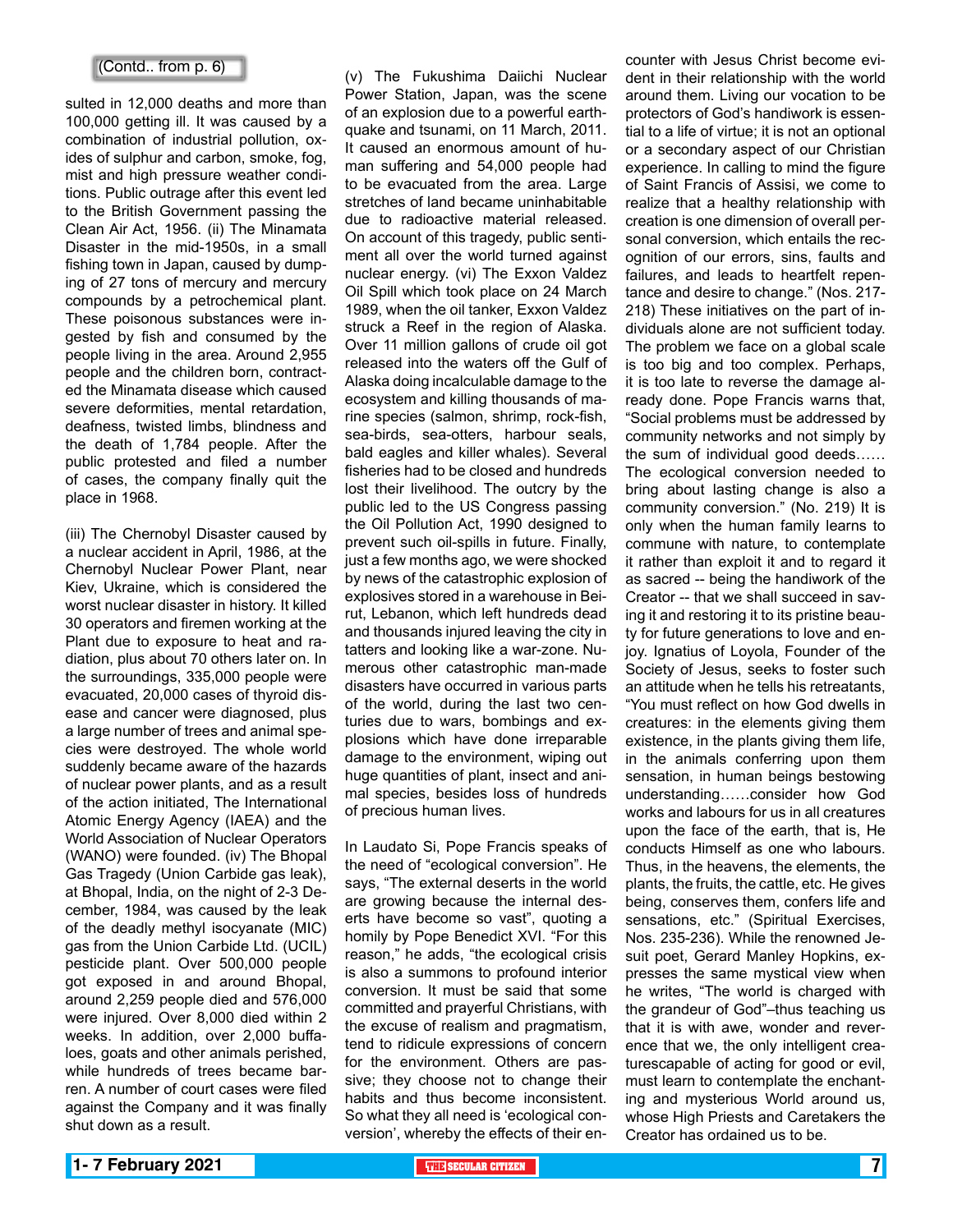## **Some Smart Sayings!**

Real BMW! In the brain – fond memories! On the tongue – sweet savories! Within the heart – love factories! So drive a real BMW by praying – (B)less) (M)y (W)ork! (B) ring (M)e (W)isdom! (B)urn (M)y (W)orries! And so let me experience Your profound (B)ountiful (M)erciful (W)onders!

Correctly Misspelt? In this CO-VID-19 pandemic, better stay 'Indore'! You can't 'Rome' around you know! My 'Delhi' routine is so boring; since I am 'Washing-tons' of dresses! But my savings are indeed 'Dublin'! Because it is my 'Lucknow'! But in Kerala wives are 'Cochin' husbands to cook! And if masks are worn-out, 'Dubai' new ones! 'Iran' out of ideas! And now 'Mysore' throat is due to excessive talking on my 'Mumbai(l)!!

Nicky Nailed! Nicky was a dull student. In a public school he got poor grades; but in a private Catholic school he passed with flying colors! Nick's parents were surprised and asked him about it. He replied, "When I saw a man nailed to a cross at every corner of the school, I knew that teachers don't joke here; for I too would be nailed!"

Jesus Christ! "Though Jesus was in the form of God, He did not regard equality with God a thing to be exploited! But taking the form of a slave, He humbled Himself, and became obedient to the point of death, even death upon a cross. Therefore, God has highly exalted Him, and given Him the Name Jesus; so that every knee should bend, in heaven, on earth, and in the underworld, and every tongue confess that Jesus Christ is LORD!" (Philippines 2:4-11).

> *—Dr. Trevor Colaso, Memphis, TN. USA.*

## **Kolam-Presidency for All!**

Kolam is a traditional South Indian art form of drawing geometric patterns on floors as a sign of welcome! It became part of the ceremony at the swearing-in of President Joe Biden and his deputy Kamala Harris scheduled for 20 January 2021 -Atestimony in "Presidency for All"!

In Tamil Naduwhere Kamala Harris has her roots, women draw Kolam designs on the ground. These auspicious paintings adorn almost every household; and invite health, prosperity, and help heal divisions. Pictures of thousands of 'Kolam Tiles' were woven together to showcase the multicultural heritage of America. More than 1,800 individuals of all ages, across the U.S. and from India participated in this online initiative; and provided them an opportunity to learn about another's culture and math skills needed to create these visual art forms for this #2021kolam community project!

Traditionally Kolams are hand drawn with rice flower; which incidently also share ephemeral and meditative qualities of Native American sand paintings and Buddhist mandalas! The dots on a Kolam depict hardships in our lives, and the lines drawn around represent the way we navigate and negotiate around our struggles. This should improve and turn our lives into beautiful mosaic works of art! And with the rise of a diverse America, the energy behind this artwork is a reminder of what binds us alltogether!

Here is an inspirational Bible verse especially for women who are the chief architects: "She is clothed with strength and dignity; she laughs without fear of the future" (Proverbs 31:25).

(Contd.. from p. 2)

For now though, there are no crowds, and vulnerable people living on the street are more visible.

A homeless man, 35, sat with three other homeless men sharing cigarettes and a pipe filled with marijuana. A year ago, they couldn't even be sitting here because the crowds were so thick — now there's barely anyone on the sidewalk.

Before Covid-19, homeless men could make 800 to 1000 bucks a day on the street — sometimes a tourist threw them a 1000. But with the pandemic, there's no tourist and no festivities going on, and South Bombay residents are struggling too, so they're lucky if they make 100 bucks a day.

A newly wedded couple from Pune, stood in a nearly deserted pedestrian plaza near Museum on a recent weekday.

Perhaps nothing is more striking about South Bombay than the sheer emptiness of it, compared to its prepandemic self, something that was not lost on the newlyweds.

The couple took a few rare days off from their jobs for a brief honeymoon in South Bombay.

"It's definitely not what I expected, compared to the crowded South Bombay you see in the movies and pictures," the newlyweds said.

Knowing South Bombay's reputation for late-night activity, the couple went out after 9 p.m. one evening for dinner and tried some of the popular restaurants, but all were closed.

They ate at McDonalds.

"It's (South Bombay) the same place, but it's a totally different experience," the newlyweds said. "It's totally opposite of what it used to be."

*—Dr. Hazel Colaso, Memphis, TN. USA.*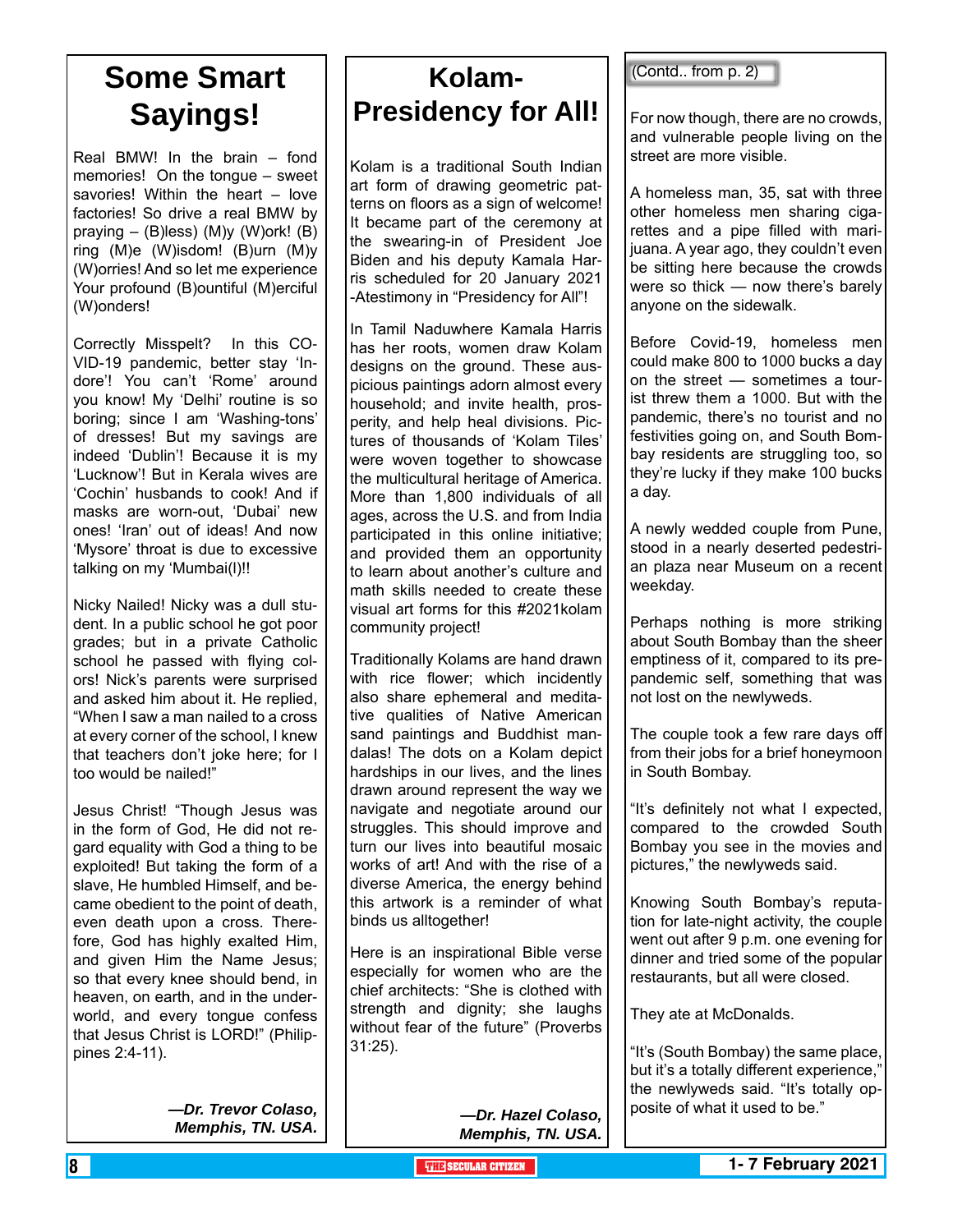# **The Gift of Hearing**

**Like me, the majority of you would<br>be able to see the print of this<br>magazine and feel its glossy sur-<br>face. We are able to hear our favourite** be able to see the print of this magazine and feel its glossy surface. We are able to hear our favourite song and perhaps sing it. Furthermore, we are able to enjoy the fragrance of a mogra flower and relish the taste of a well prepared bhelpuri. The gift of our five senses is something we take for granted.

A teacher once asked her class to name the Seven Wonders of the World. Pat came the usual answers of architectural marvels created by man. One bright little girl, however, answered that the wonders were God's generous gifts of love, laughter and the five senses including that of hearing. For those who are profoundly deaf from birth and their families, hearing opens shut doors to endless possibilities of learning and activity once out of their reach. During these days of online studies, a deaf child is severely disadvantaged. The gift of hearing is indeed one of the seven wonders. Hence the invention of the cochlear implant is indeed a miracle.

The miracle workers at Holy Family Hospital (HFH), Bandra, Mumbai are none other than Dr. Chris de Souza, MS, DORL, DNB, FACS, FRCS, and his team of ENT surgeons, audiologists, a speech therapist, a social worker, a co-ordinator and *by Monica Fernandes*the nuns of HFH who have

extended full support to this noble endeavour. Dr. Chris and his team received a papal blessing dated 11th December 2020 for their work in restoring the hearing of around 200 patients, mainly poor and marginalized children. I quote the blessing below :

#### **"HIS HOLINESS POPE FRANCIS**

Invokes the joy and peace of our Lord Jesus Christ upon Dr. Christopher de Souza & his Cochlear Implant Team of Doctors and Staff

In appreciation of surgical insertion of hearing devices and other related services to poor and marginalized deaf children."

The cochlear implant program at HFH

is open to all, irrespective of community, location in India and income group. Each cochlear implant, including training, costs around Rs. 8 lakhs. Generous donors such as Salman Khan, Ratan Tata, and other smaller donors have enabled these operations to take place on underprivileged children. On his part, Dr. Chris waives his charges. A gurdwara has offered its services to provide food and accommodation for Rs. 100 a day for those hailing from other parts of the country. Generous donors have pitched in to defray these nominal costs for those who cannot afford them.

The cochlear implant is a device that directly stimulates the auditory nerve endings through electrical impulses conveyed through tiny wires. It consists of two units. The external unit is outside the ear. Its function is to collect sound waves through a microphone and transmit them digitally to the implant which is an internal device that bypasses the damaged portion of the inner ear. After the operation, extensive

speech training has to be imparted to the recipients.

In India four out of hundred children are born with hearing loss. Regrettably many cases are not detected and the child's lack of response to sound is misinterpreted as low IQ. Experts say that it is better to operate on the child

at an earlier age as a child who cannot hear is unable to learn to talk and it becomes a challenge to teach the child. To address this issue, HFH has an audiology department which is housed in a cheerful room with attractive paintings. It has state of the art equipment that facilitates the very accurate evaluation of the hearing of new born children. This is needed because very small children cannot speak and are therefore unable to tell anyone if they can hear or not.

I was privileged to be invited to a program for children who have received implants and their parents on 3rd March 2020 which is International Hearing Day hosted by HFH . After brief talks



parents of children who have received cochlear transplants were invited to speak briefly. The beaming mother of Mohd Azam had good reason to call Dr. Chris the 'Godfather' of deaf children. Mohd was treated as a Special child prior to the implant. He is now going to a normal school where he is progressing well. The cochlear implant has enabled Radhika to pursue Bharat Natyam. I met Radhika's mother and she proudly told me that Radhika will be performing shortly in Karnataka. The excitement on the faces of the young recipients of the implants was palpable as they came forward with their parents to be felicitated. The children then performed for us. They joyfully danced, sang and recited poems for those present. What a delightful way of celebrating the gift of sound!

It is not only children who have benefited from cochlear implant. Implants have been successfully conducted on older patients as well. This is, however, more prevalent in the West and is yet to catch on in India. At the function Dr. Chris spoke about a young lady who was severely hearing impaired. This lady, the sole bread winner of her family, was about to lose her job when she started getting blind. She went through with the cochlear implant and was thus able to save her job.

The cochlear implant unit has been functioning throughout the pandemic. For enquiries, HFH may be contacted during day time working hours at 9820166426/8850417360;email id :cochlearimplantholyhospital@gmail.com. Useful sites to visit are www.soundz4life.org and www.cochlear-implant.in.

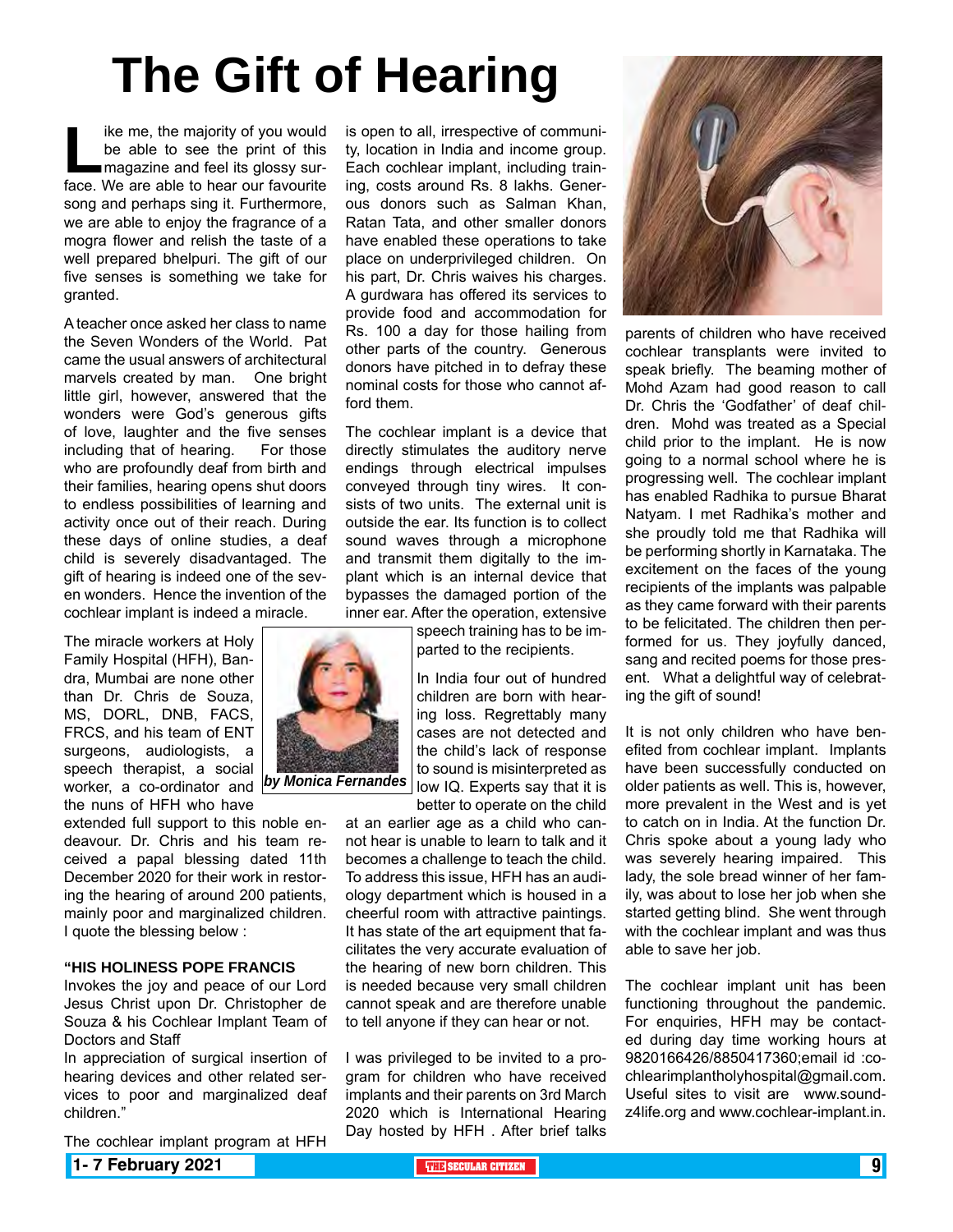## **Three Cardinals Meet Prime Minister of India on 19 Jan 2021**



*A Report on the Three Cardinals' visit to the Prime Minister of India by Fr Jervis D'Souza, Dy SG of CBCI*

The Prime Minister, Shri Narendra Modi met the three Cardinals – Cardinal Oswald Gracias, Cardinal George Alencherry and Cardinal Baselios Cleemis this morning from 11.15 a.m. for about 45 minutes. When the Cardinals emerged from the meeting, they all commented that it was a very cordial and a fruitful meeting and the Prime Minister was very much relaxed. This meeting was more of a dialogue and a conversation on wide ranging issues.

After the meeting, at the Press Conference held at Mizoram House, His Eminence Oswald Cardinal Gracias in his opening remarks said that the Prime Minister had invited them for a conversation where they reviewed different works in the Church in India, at the national scene and particularly how the Church is working in different fields of education, medical and social welfare and how we can in the future even more collaborate with the Government. His Eminence then invited the press reporters to ask any questions.

In reply to a question whether the Cardinals had asked the Prime Minister about the proposal of inviting the Holy Father to India, Cardinal Oswald said that this was always in the mind of the Prime Minister. He is positive about this and has shared his eagerness to get the Holy Father to India. The Prime Minister has to find an appropriate time when the Holy Father can be invited. Cardinal Oswald Gracias commented that the present health and safety conditions in India do not warrant a visit of the Holy Father.

Cardinal Oswald Gracias raised the

issue of the farmers and hoped that a just solution be found. The Prime Minister stated that the government was making every effort for this.

With regard to the release of Fr. Stan Swamy, Cardinal Oswald Gracias said that the Prime Minister is aware of the situation and is sympathetic. But this is taken care of by an independent agency and the Government does not want to interfere in the matter.

Cardinal Baselios Cleemis shared with the Press what Cardinal Oswald Gracias had shared with the Prime Minister of the massive work and efforts done by the Catholic Church during the Covid pandemic. Rs 152 crores had been spent by the Church to take care of the poor during this pandemic. The different Caritas agencies in India reached out to over 2 crores population. Cardinal Gracias assured the Prime Minister that the Catholic Church will continue to engage in the emergency care for the people of India.

Speaking about the minorities in India, Cardinal George Alencherry shared with the Prime Minister that there should be equitable distribution of goods and services. He also spoke about the new Education Policy with the Prime Minister. Cardinal Alencherry insisted with the Prime Minister on religious harmony. The Prime Minister is open to all that was shared. He shared that much discussion had gone into before the formulation of the policy.

With regard to FCRA, the Prime Minister said that there were so many agencies getting foreign money and not maintaining proper accounts. Therefore, the Prime Minister had to be strict about that, to which Cardinal Alencherry said that we support that. Due to the misdeeds of some people, the others must not suffer.

With regard to the equitable distribution of funds, a reporter asked whether there was discrimination on the basis of religion and minorities. Cardinal Alencherry said that neither the Prime Minister nor the Cardinals spoke of any discrimination. Cardinal Cleemis said that this is the fund given by the Central Government to be distributed among the poor. What the Cardinals asked the Prime Minister was to make a point of justice so that the funds are fairly distributed. No one should be ignored and this distribution should be done in an equitable manner. The Prime Minister assured the Cardinals that he will look into the matter.

Cardinal Alencherry spoke to the Prime Minister about certain difficulties faced in the Kerala Church. Cardinal Cleemis shared how the issue of poorest of the poor was raised with the Prime Minister. Mention of the promotion of the Dalit people was made with particular reference to the Christians of Dalit community. These are groups of people who need to be treated and brought to the mainstream of society. The Prime Minister was very positive about this and we have assured our support to this where the Dalits can be brought to the mainstream of the society. How and what means to be followed, they were not clear about that but an appropriate study needs to be made about this, to make provisions for them so that justice can be given to them.

Cardinal Cleemis thanked the efforts made by the Honourable Governor of Mizoram for facilitating this meeting. Unfortunately, the Governor could not be present because he is under quarantine in Kerala. It was a very refreshing experience for the Government to invite the three Cardinals and to listen to them. The Governor of Mizoram is very open to all communities and not just the Christians. Since he is the Governor of Mizoram, he understands the Christians very well as there are more than 80% Christians in Mizoram. Therefore, he has learnt to appreciate the work of the Christian community. We appreciate the many efforts the Governor had taken for today's meeting. The invitation for this meeting came from the Prime Minister,

 $\mathbb{R}$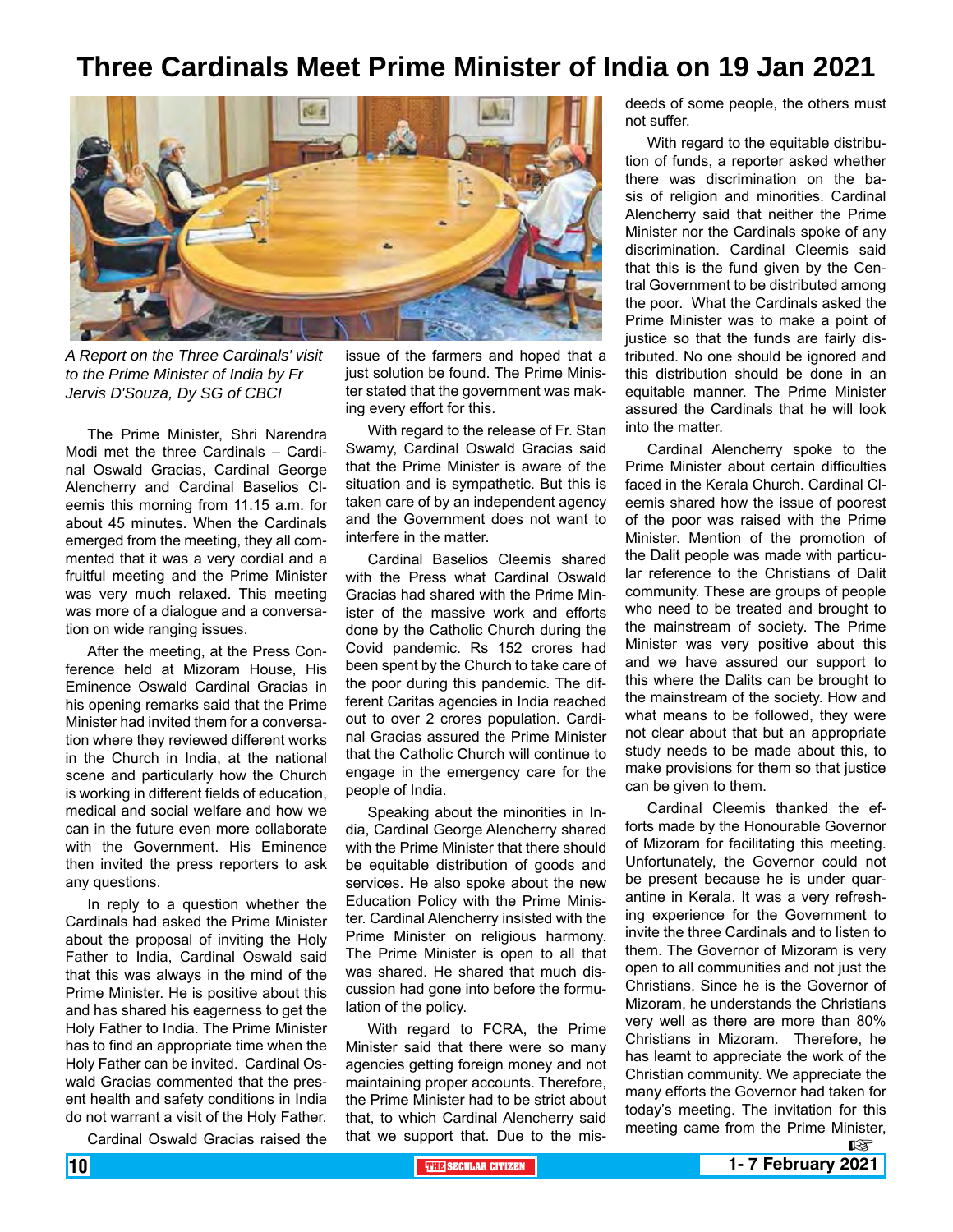# **The Farmer's Daughter**

## **Short Story**

**Algeberry Woman with long raven black**<br>
bones and a fair complexion. Her woman with long raven black hair, almond eyes, high cheek smile was always bright with a touch of warmth which graced her gentle man-

ners. It was often hard to imagine she was the daughter of a struggling farmer, who was a widower.

After fifteen long years, Arpita returned to the home

she had known so well as a BY MELVYN BROWN ture's kindness. It brought growing girl. She stood on

the wooden front porch, broken and splintered with the ravages of time. She looked out at the tortured and broken fields, unattended and ignored. Slowly, she turned around to look inside the two small rooms clinging to

#### (Contd.. from p. 10)

which was very important for us.

The Cardinals were asked if any constitutional amendment was suggested to the Prime Minister to allow the Dalit to come to the reservation category. It was suggested to the Prime Minister that the criteria for assistance should be economic and not religion.

Cardinal Oswald Gracias said that he had previously clarified to the Prime Minister that the Church is not political by nature. The Church is not for any political party; it is always apolitical. What we always look for is good governance. We look for the care for the poor, economic growth and development of the people, justice and progress of the country.

Cardinal Alencherry said that the Church is a reality in society and always in dialogue with the Government for the betterment of the poor. Cardinal Oswald Gracias thanked all the press reporters that came for this press conference.

The meeting ended with the mutual thanksgiving and the Prime Minister inviting the Cardinals to approach him if they have any issue to discuss.

so many tender and tragic moments of the past.

The battered walls had weathered the storms, heat and rains of many seasons. The door and windows hung on

> rusted hinges wrapped in the wild green vines like lovers in the throes of passion.

> In a corner of the room the brick-and-clay oven was still preserved by a stroke of na-

back memories of how she and her mother, morning and evening would sit on the floor and prepare the meals.

Tragedy struck one afternoon when her mother went to rest outside on the rope-bed. The elderly woman passed away having a massive heart attack, lying alone under the summer sun. Arpita had left the house half- an- hour earlier for the open-air market to buy eggs and milk. Her father and Raju, the orphan help were out in the field.

The same year, six months after her mother's passing, Arpita recalled how two men kidnapped her and sold her as a domestic servant to a rich businessman and his wife in Mumbai.

For five years she wondered what might have happened to her father and to the orphan boy. There was no way of knowing.

The businessman and his wife were a good and kind couple. One evening in winter the businessman's nephew came from Punjab to visit his uncle. Krishna was a carpet merchant in the export trade. He fell in love with Arpita and married her. He sent her for a good education to a private college where she obtained her Master's degree in the Arts. She had the freedom to mix in society and made many friends.

The golden years of her childhood had been stolen. She was now home or what was left of it. Arpita brushed aside the thick cobwebs when she noticed a small wooden box on the floor. Inside was a piece of brown paper, a letter addressed to her from her father.

"Arpita, my little Lakshmi, I will not live to see you. The Union leader of the farmers has warned me to pay him one lakh rupees by the morning, as protection money to keep me alive or they promise to kill me. I will not give them the deeds of the land, and only you know where they are. I have forced Raju to run away before the morning. He did not want to leave me, but I insisted he should leave and go in hiding. Daughter, you know how much I love you – if only your mother had been alive things would be different".

Somewhere out in the open field a barking dog could be heard. Arpita folded the letter and put it in her leather bag. She stepped out of the house and looked around.

In the distance she saw the figure of a man limping and coming towards her. He bore a large smile on his lean and hungry face, clothes in rags and a cloth tied to his head, the man called out "Memshab!"

It was Raju the orphan. Arpita was happy to see the boy who had grown up looking strong, but lean due to malnutrition.

" I work as a cooli at the railway station, and at night I sleep in the waiting-rooms. I was told that a lady was standing in front of the house. I could not believe him. I came running to see for myself…"

"Enough, Raju. My husband will give you a proper job in his export business in Delhi. Come, you must meet him."

Arpita's husband was pleased to meet Raju. He turned to his wife and said, "My dearest wife, this man has the skill of a farmer which he gained from your father. We need farmers to feed the nation. You have all the legal papers for the land, put it in his name."

And so it was done. The farmer's daughter knew in her heart that her parents were proud of her.

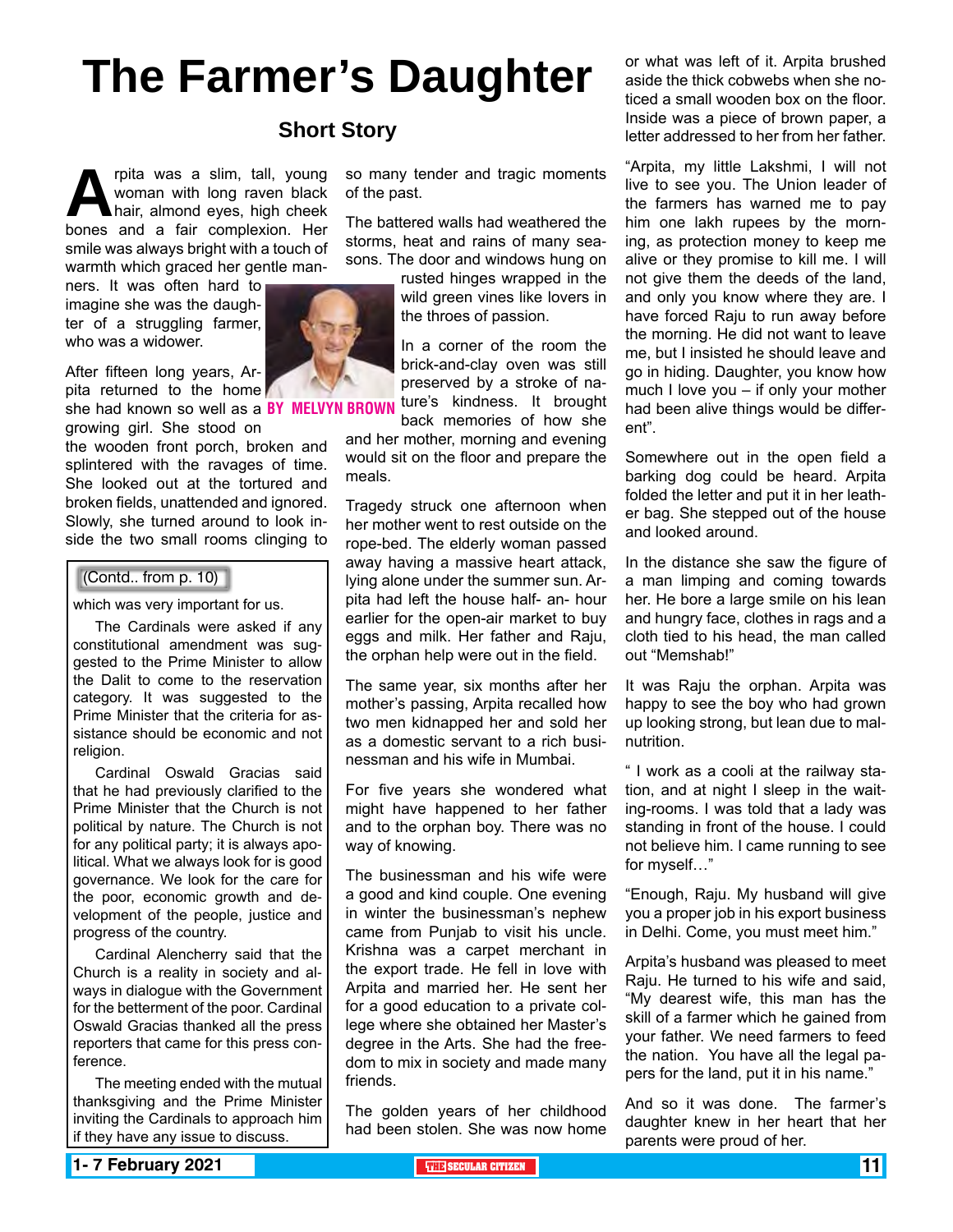#### **Fused Bulb Concept**

A senior executive retired and shifted from his palatial official quarters to the housing society, where he owned a flat. He considered himself big and never talked to anyone. Even while walking in the society park every evening, he ignored others, looking at them with contempt.

One day, it somehow transpired that an elderly person sitting beside him started a conversation, and they continued to meet. Every conversation was mostly a monologue with the retired executive harping on his pet topic, "Nobody can imagine the big post and high position I held before retirement; I came here due to compulsions"; and so on, and the other elderly person used to listen to him quietly.

After many days, when the retired executive was inquisitive about others, the elderly listener opened his mouth and said, "After retirement, we are all like fused bulbs. It does not matter what a bulb's wattage was, how much light or glitter it gave, after it gets fused."

He continued, "I have been living in this society for the last 5 years and have not told anyone that I was a Member of the Parliament for two terms. On your right, over there is Vermaji, who retired as General Manager in Indian Railways. Over there is Singh Saheb, who was a Major General in the Army. That person sitting on the bench in spotless white dress is Mehraji, who was the chief of ISRO before retirement. He hasn't revealed it to anyone, not even to me, but I know."

"All fused bulbs are now the same – whatever its wattage was – 0, 10, 40, 60, 100 watts – it doesn't matter now. Neither does it matter what type of bulb it was before it got fused – LED, CFL, Halogen, Incandescent, fluorescent, or decorative. And that, my friend, applies to you too. The day you understand this, you will find peace and tranquillity even in this housing society."



"The rising sun as well as the setting sun are both beautiful and adorable. But, in reality, the rising sun gets more importance and adoration, and is even worshipped , whereas the setting sun is not given the same reverence. It is better to understand this sooner than later".

Our current designation, title and power are not permanent. Keeping lot of emotions with these things only complicate our life when we lose this one day.

Remember that when the game is over, the king and the pawn go back in the same box...

\*\*\*\*\*

## **Story of a Father, Son and donkey**

A Father and his son were once going with their Donkey to market. As they were walking along by its side a man passed them and said: "You fools, why walk when u got a Donkey, ride on it

So the Father put the Boy on the Donkey and they went on their way. But soon they passed a group of men, one of whom said: "See that lazy youngster, he lets his father walk while he rides."

So the Father ordered his Boy to get off, and got on himself. But they hadn't gone far when they passed two women, one of whom said to the other: "Shame on that lazy father to let his poor little son walk while he is riding along."

So both Father & son sat on Donkey Then some men said: "Aren't you

ashamed of yourself for overloading that poor donkey of yours ? Do u wanna kill it ?

The Father and son got off and started carrying on the donkey by tying it to a pole When they werr crossing the bridge the people saw it and started laugh-

ing their guts out

The donkey got afraid of sounds and bridge and struggles with the rope and loosened it and fell over the bridge &drowned. Moral of the story

"Please all, and you will please none."

> *Kuch toh log kahenge Logon kaa kaam hai kehna* \*\*\*\*\*

Boyfriend: Dear do you know that exams are like girlfriend? Girlfriend: How funny? Boyfriend: Yes, they are tough to understand, complicated, lots of questions and the result is always doubtful..

\*\*\*\*\*

#### **Definition Of Girl Friends** -----

Girl friends are like a net virus. They enter your life, scan your pocket, edit your mind, download your problems and delete your happiness. \*\*\*\*\*

Girlfriend: One of my ancestors was actually a king. Boyfriend: I never knew you were a

desendant of King Kong. . \*\*\*\*\*

A Girl is giving directions to her new boyfriend to get to her apartment. She says: "You come to the front door of the apartment complex where I live and look for apartment 14A, and with your elbow push button 14A. Come inside and you'll find the elevator on the right. With your elbow hit 14. When you get out of the elevator you'll find my apartment on the left. With your elbow, hit my doorbell and I'll open the door for you" The boyfriend says: "Dear, that sounds very easy to find, but why am I hitting all these buttons with my elbow ?"

"Oh my God!! You're not coming empty-handed, are you?" \*\*\*\*\*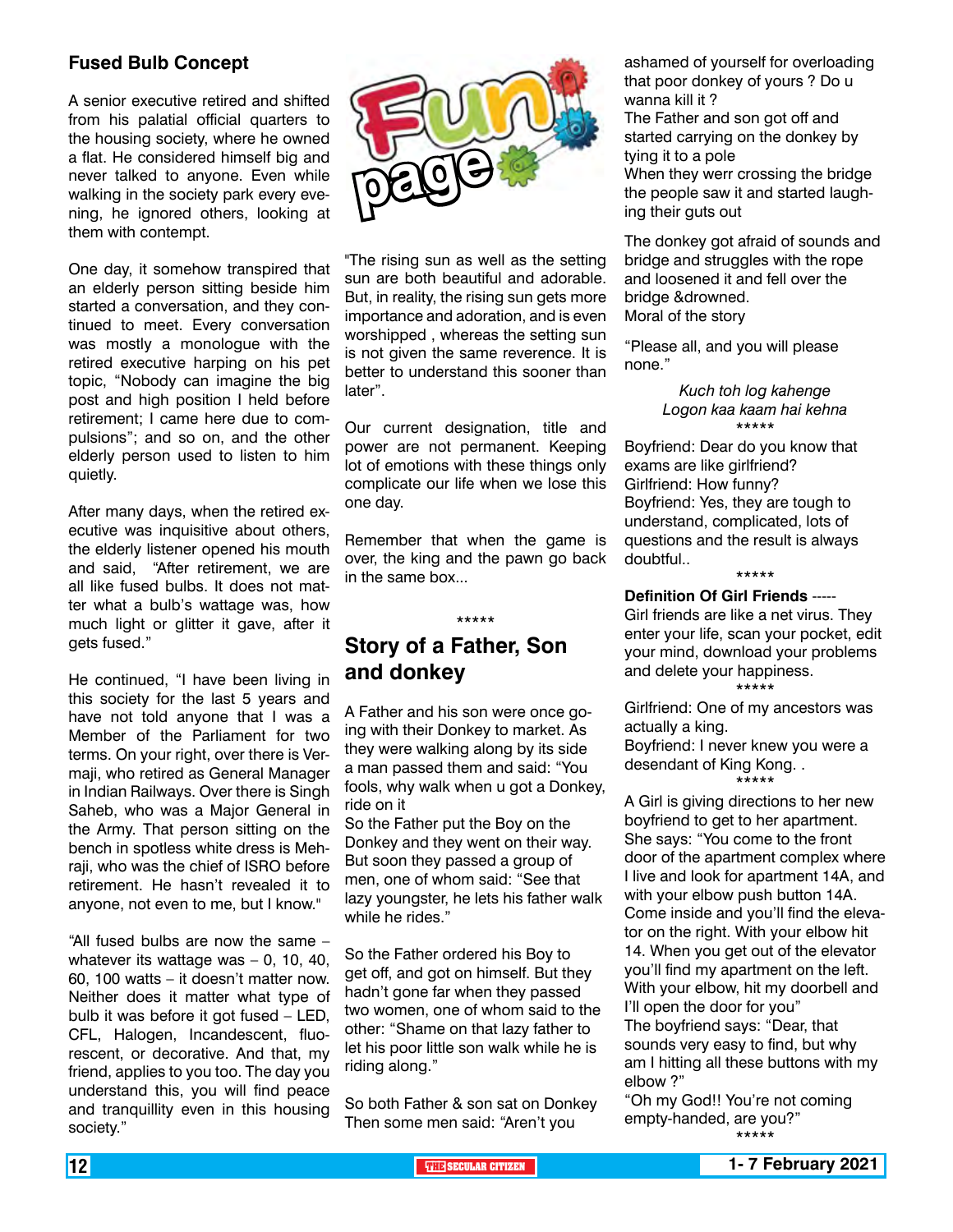## **The Holy Eucharist - ONLINE or OFFLINE?**

**There is no doubt that COVID-19**<br>has turned the world upside<br>down. This coronavirus is still<br>striking with impunity, no discriminahas turned the world upside down. This coronavirus is still tion on the basis of caste, creed, colour, community, religion, age, gender, whatever. This virus has brought down the mighty from their high pedestal, from their thrones, from their makebelief world. All the wealth & money in the hands of the rich is rendered useless in dealing with the coronavirus.

COVID-19 has had a tremendous effect on several spheres of life one of which, is the religious front. During the Lockdown, all places of worship were shut for almost eight months. **It seemed like COVID-19 had succeeded in pushing mankind far** 

**away from their places of worship, far away from God.** Is that so? Many believe that the COVID-19 has actually brought man closer to God. They had begun to come together in prayer before God and started believing in the power of God. For instance, in

our homes, the family has been attending ONLINE Masses 'together' as one family. The faithful were deprived of attending Mass in Church but here was an alternative - that of attending Mass ONLINE! The faithful felt that closeness to God. In the circumstances, the feeling was good though! The only drawback was lack of Holy Communion - Spiritual communion being some consolation. *But, that was attending Mass in isolation, only for ourselves, away from the community.* **Pope Francis says, "the forced isolation devised to stop the pandemic was presenting the danger of people living the faith only for themselves - detached from the sacraments, the Church and the people of God."** So where do we go from here?

Churches have now opened for public worship with a limited number of faithful at a time, attending the Mass. What is our response to this development? Are we enthusiastic about attending Mass in Church once again like we did before the pandemic? Or, are we content with the new way of being Christian, that of attending Mass ONLINE? Do we feel like assembling in Church as a community to participate in the passion of Jesus Christ? **Pope Francis says, "as the Gospels show, Jesus' disciples always lived their relationship with the Lord as a community — they gathered "at the table, a sign of community. It was always with the sacrament, with bread,"**

Are we content with the Spiritual Communion that we have got so used to

> these past several months? Does the celebrant feel good celebrating Mass without the faithful present in Church, to an empty Church? What does the Holy Father, Pope Francis have to say? **"During the Lockdown, the faithful have been encouraged to make an act of spiritual**

**Communion given their lack of access to Holy Communion, but "this is not the Church,"**

What do we feel about our relationship with God when we attend Mass online and when we physically attend Mass in Church along with the community? **The Holy Father says, "One's relationship with Jesus 'is intimate, it is personal, but it is in a community,' and this closeness to Christ without community, without the Eucharist, without the people of God assembled together and without the sacraments, is dangerous because people could start living their relationship with God for just myself, detached from the people of God."**

So what is our perception of being close to God? Does it matter that we do not attend Mass in Church with the community? **"The Church, the sac-** **raments and the people of God are concrete," according to the Pope. "The faithful's relationship with God must also stay concrete, as the apostles lived it, as a community and with the people of God, not lived in a selfish way as individuals or lived in a "viral" way that is spread only online."**

It is apparent therefore, that Online Masses are not an alternative to actually participating in the Mass in Church, alongwith the community. *The Holy Eucharist is not an event in reel life, it is not a serial which we watch in the media. The Holy Eucharist is something which is "real".* **The Holy Father reiterates that 'Online Mass is NOT the Mass'. Nothing can replicate the breaking of Bread at the Altar. We need to witness that, Live!** We need to eat the Body of Christ there in Church. Only then can we feel that closeness with Jesus Christ. **The Mass is not an event to be viewed, whether 'ONLINE' or 'OFFLINE, it is our participation as a community that makes it "real".**

## Subscriptions for **THIT'S SECULAR CITIZEN**<br>Renewal as well as New, can be

sent through Bank Fund Transfer to any one of the following banks:

Bank: HDFC Bank Branch : CST - Mumbai VT Account Name: The Secular Citizen Current Account No. 03552000006744 ISFC code: HDFC0000355 or Bank: Citizen Credit Co-op Bank Ltd.,

Branch : Colaba, Mumbai Account Name: The Secular Citizen CurentAccountNo. 2090031000000489 ISFC code: CCBL0209003

Please inform us through email: secular@sezariworld.com or through phone: 9820485389 after transferring the same.

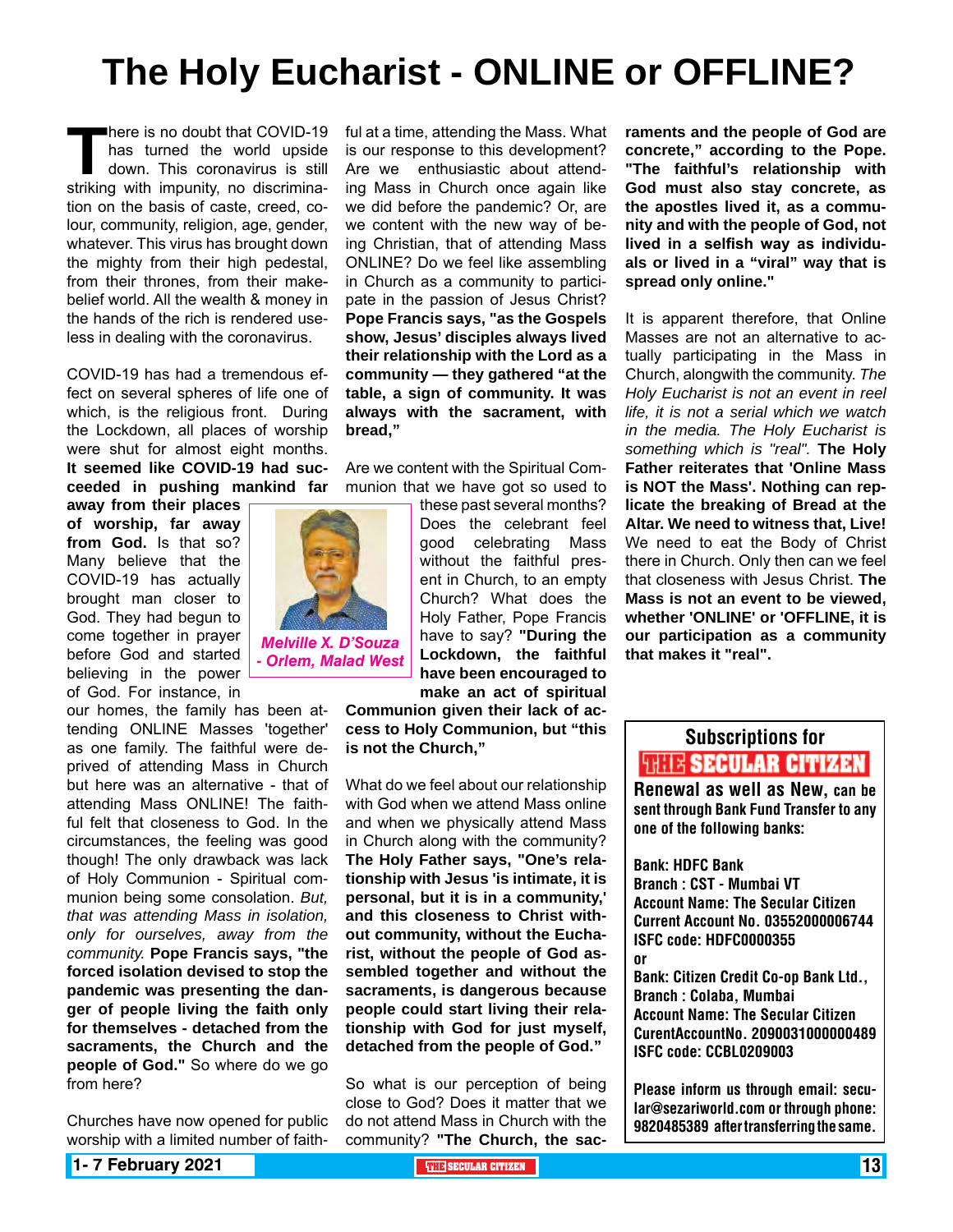## **MOVING FORWARD By John Siebling**

#### *REVIEWED By Ladislaus Louis D'Souza*

PAULINE PUBLICATIONS, 143 Waterfield Road, Bandra West, Mumbai 400050

ISBN 978-81-944299-4-4 / Pp 195 / INR 275.00



Scripture says: "…the word that goes out of my mouth shall not return empty but shall accomplish my will and achieve the purpose for which I sent it" (Isa 55:11). In a nutshell, living God's word in our daily life is tantamount to moving forward in life, surmounting life's vicissitudes, the Spirit of God's Word constantly hovering over us, guiding and goading us on to live life to the full and thus accomplish the Father's will for us! It is obviously this perception of John Siebling concerning God's word that forms the basis of the book MOVING FORWARD.

Jesus' death on the cross was not without purpose – it was to set us free and enable us to experience life to the full, anything less than that being not of God. For too many of us life seems to keep coming a full circle within the encumbrances of failures big and small, addictions ostensibly too deep-rooted

to root out, restricting, unhealthy financial patterns and other limitations of every size and shape and habits and hang-ups galore from which we just can't seem to break free. Breaking free from any of them starts the same way: by walking in the truth trusting the assertion of Sacred Scripture: "And the truth shall set you free" (Jn 8:32b). John Siebling, Founder-Pastor of the Life Church in Memphis, Tennessee sure knows his Bible and his heart from which flows the text that is all set to help the reader in 'overcoming the habits, hang-ups, and mishaps that hold you back' *(cover)* and to thus do justice to one's full potential within the framework of God's designs!

**MOVING FORWARD** helps you link your reading of God's Word with your experience of daily living—and how! Each chapter highlights a specific hang-up or habit that holds you back from living life to the full, one of these hold-back issues being the problem of 'unforgiveness'. That's where the chapter "Unlock the door (And throw away the key)" [pp 110-123] challenges the reader, proving to be an astute reconciler like no other! Attaguy, this John Siebling! He unpacks, explains God's point of view about what's bothering you, and points to a way forward in freedom—freedom that can only come from forgiveness going out to the offender from the depths of our being, the forgiver earning in the process the traction necessary to move forward, the zest for living so to say. Practical advice and suggestions for the next steps to take help you implement changes that give you the traction to move forward.

Do you feel stuck emotionally, spiritually, or relationally? Be not disheartened for there is help in the form of practical advice awaiting you in MOV-ING FORWARD with appropriate suggestions as regards the timely steps to be implemented.

Do you sense the need to be closer to God but feel like you are being held

back by life's struggles? You will find the life-giving teachings of Scripture positioning you so perfectly as to adequately empower you to lay hold of God's best for your life.

Siebling is no ordinary writer-speaker for he has a thriving weekly television programme that averages more than 125,000 viewers eating out of his hands as it were, week after week! And why not! With a passion to develop leaders and impacting generations by way of helping others move forward in life, the author has several books to his credit - *The Holy Spirit Today, Fresh Start with God, Momentum, and Worry Free Finances* to name a few!

### **WELL'S SECULAR CITIZEN**

News item, Articles, Stories, Opinion, interview, Poems, etc. can be sent by

WhatsApp: +91 9820485389

Email:

secular@sezariworld.com news@sezariworld.com seculardivo@gmail.com

by Post **The Secular Citizen** 99, Perin Nariman Street, 1st Floor, Fort, Mumbai 400001



**Contact: Tel.: +91 9820485389**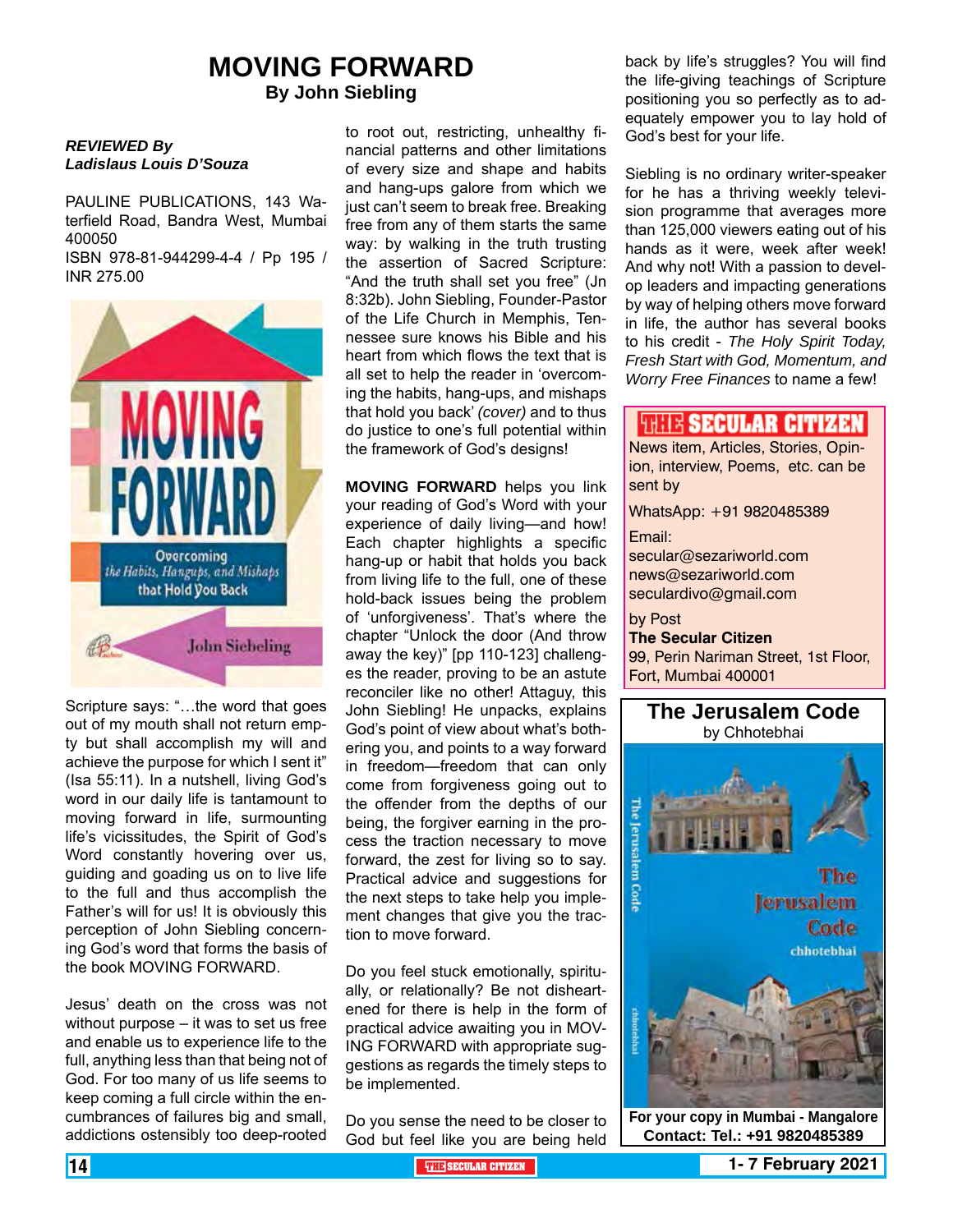# **" All India Krista Sabha " formed**



It is a step in the right direction in these days of communal unrest said, Fr. Edward Jacinto Parish Priest of Our Lady of Magie Church, Gorai.

He was speaking at an inauguration function of a new Christian organization named **" All India Krista Sabha "**  at V.V.hotel, Shefali , Gorai Uttan road , Gorai .

Over 50 people from different Gaothants were present for the meet.

Speakers after speakers spoked

about the need of the hour of such organization to joint the main stream by joining hands with the secular political parties for the betterment of the Christian community in the social , economic and political Arena.

Mr.Desmond L.Godhino a business man was elected President and Mr. Herbert D.Barretto General Secretary , were unanimously elected .

Godhino said, very soon Christian's from different denominations will be elected from grassroots level to repre-

#### sent different areas of the districts and states .

Barretto, a prominent person of the Community said, that with his all around experience in different fields will do his best to strengthen the Sabha

Aims & objectives of the Sabha:-

\* To promote, preserve, safeguard the socio economic , educational and General welfare of Catholics and Dalit Christians in General

- \* To seek a place in the political field by having healthy and fruitful communication with different political parties in the interests of Christian community & Church by helping to preserve & promote communal harmony between all communities, caste & creed with the ultimate aim of establishing peace & progress of of our great nation - India
- \* To promote & established units in all Parishes, districts in states by coordinating their activities.
- \* To seek an appointment with the Chief Minister, deputy Chief Ministers and Sharad Pawar to present memorandum listing various demands of AIKS more particularly a place for constructing Bhavan in Mumbai City .

*Herbert D.Barretto General Secretary*

**For all your Printing** 

**needs under one roof**

**Books, Folders, Magazines, Office stationary, Leaflets, Handouts,** 

**Reports, Cards, Presentations, Religious** 

**readings, Designing, Ad designs, Packaging boxes, Cartoons,** 

**Exhibition displays, Product Marketing promotional innovations.**

> *Contact:* **The Secular Citizen Tel.: 9820485389**

**1- 7 February 2021 The CITIZEN 15 SECULAR CITIZEN THE** SECULAR CITIZEN **THE** SECULAR CITIZEN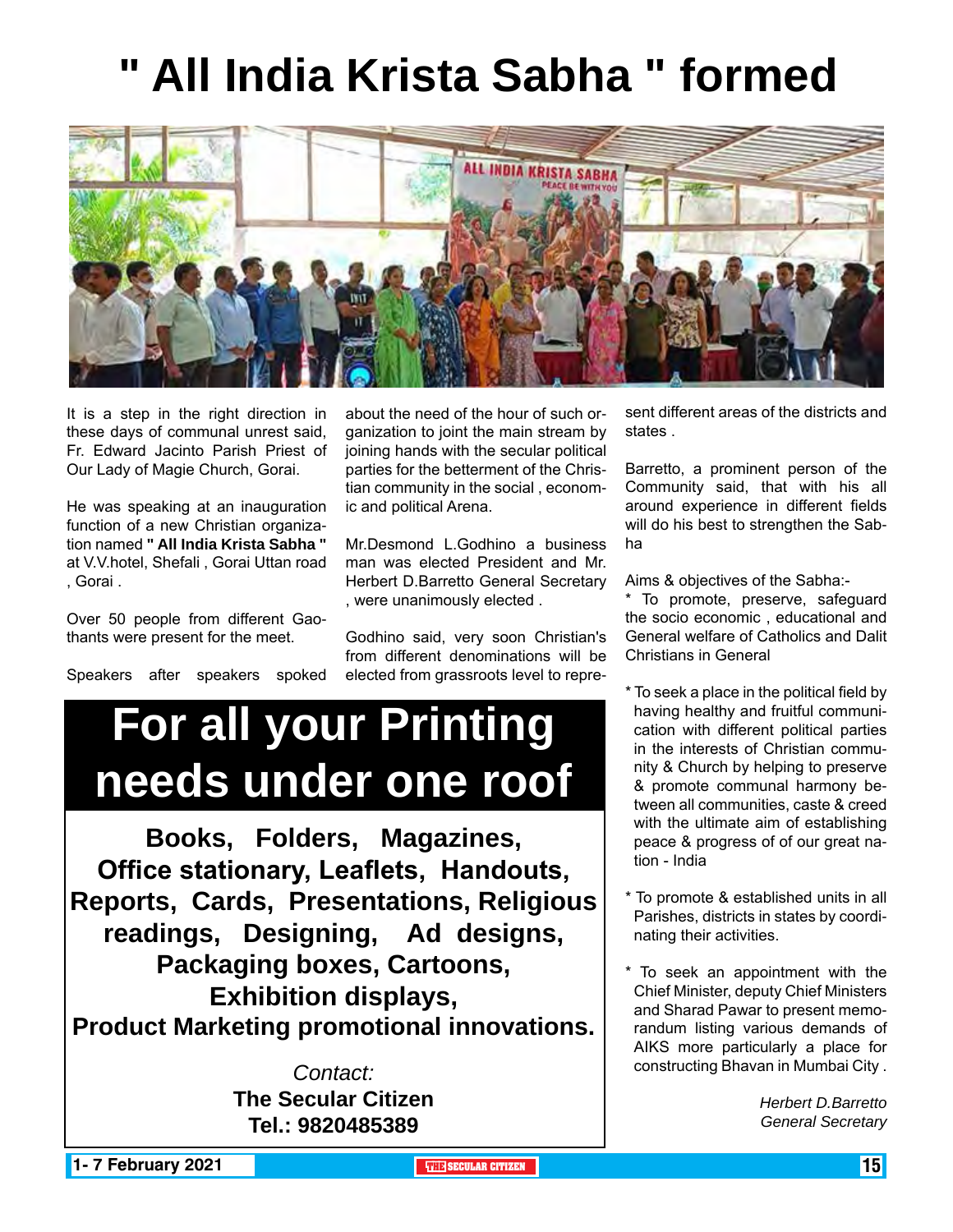# **Royal Christian Family MATRIMONIALS - GROOMS**

**7135. U.S.A. :** Mangalorean RC Bachelor, (Born in June 1990) Ht. 5' 10", Wt. 65 kgs, Wheatish Complexion, Edn. B.E. in Electronics & Telecommunication (EXTC), working as a Senior Software Engineer. Contact email : ryandcunha01@gmail.com

**7151. MUMBAI :** Goan Roman Catholic Bachelor, (Born in May 1990) Ht. 5' 8", Wt. 65 kgs, Wheatish Complexion, Edn. Masters in Marketing, Working as a Asst. Marketing Executive. Contact email : emanuelfindz90@gmail.com

**7146. MUMBAI :** East Indian RC Bachelor, (Born in July 1988) Ht. 5' 10", Wt. 79 kgs, Fair Complexion, Edn. B.E. (Mech), + PG course in Finance, working as a Asst. Manager in MNC. Contact email :

lenin.pdsouza@gmail.com

**7079. MUMBAI :** Mangalorean Roman Catholic Bachelor, (Born in December 1962), Ht. 5' 5", Wt. 67 kgs, Fair Complexion, Edn. B.Com., Inter MBA, working as a Manager. Contact email : archielewis.al@gmail.com

**7155. MUMBAI :** Goan Roman Catholic Bachelor, (Born in March 1980) Ht. 5' 4", Wt. 67 kgs, Wheatish Complexion, Edn. 12th std., having own business asm well settled. Contact email : mendoncajeson@gmail.com

**7130. DUBAI :** Mangalorean RC Divorcee, (Born in July 1972) Ht. 5'11", Wt. 80 kgs, air Complexion, handsome, simple down to earth, Edn. B.E. (Mech.), Working as an Engineer. Contact email : francisdsouza472@gmail.com OR 00971501532702

**7185. MUMBAI :** Goan Roman Catholic Bachelor, (Born in October

### **Important Notice**

Telephone no. of candidate will be printed only with the consent of members. For Tel. Nos. Please contact: +91- 9820473103 / 9820485389 or Email : royalchristianfamily@gmail.com

1984) Ht. 5' 10", Wt. 72 kgs, Wheatish Complexion,Edn. B.Com., working for Bank. Contact email : spydee321@gmail.com

**7152. MUMBAI :** Mangalorean Roman Catholic Bachelor, (Born in December 1989) Ht. 6', Wt. 70 kgs, Fair Complexion, Edn. B.Com., having business. Contact email :

emi\_dalmeida@yahoo.com

**7112. MUMBAI :** Converted Roman Catholic Bachelor, (Born in October 1970), Ht. 5' 7", Wt.80 kgs, Fair Complexion, Edn. B.Com., & Masters in International Journalism (UK). Looking for a bride below the age of 42 years (below 40 - 42 years) who is willing to raise a family. Contact by email : decemberwedding08@yahoo.com

**7129. MUMBAI :** Mangalorean Roman Catholic Bachelor, (Born in June1987), Ht. 5' 7", Wt. 60 kgs, Fair Complexion, Edn. B.Com., working in Back Office. Contact email : roshan7687@gmail.com

**7144. POONA :** Goan RC Bachelor, (Born in October 1985) Ht. 5' 5", Wt. 60 kgs, Wheatish Complexion, Edn. Hotel Management Graduate, working as an Executive. Contact email : merrolmenezes@gmail.com

**7099. USA :** Mangalorean Roman Catholic Bachelor, (Born in March 1988), Ht. 5' 8", Wt. 82 kgs, Wheatish Complexion, Edn. M.Sc.,working as a Computer Engineer in USA. Contact email : willatauro@gmail.com

**7132. MUMBAI :** Goan RC Bachelor, (Born in January 1987) Ht. 5'8", Wt. 72 kgs, Fair Complexion, Edn. B.A., PG in Advy. / Graphics & Animation, working as a Graphic Designer. Contact email :

To Place Your Matrimonial Advertisement Call: +91 - 9820485389 or 9820473103 \* Check your email at least once a week. \* Members are requested to inform us when they are settled, so that publication of their details can be discontinued.

dcostastephen03@gmail.com

**7097 MUMBAI :** Mangalorean Roman Catholic Bachelor, (Born in October 1991), Ht. 5' 11", Wt. 97 kgs, WheatishComplexion, Edn. B.Com., working as Sr. Account Recievable in private company. Contact email : dsouzadonald11@gmail.com

**7083. MUMBAI :** East Indian Roman Catholic Bachelor, (Born in November 1985), Ht. 6', Wt. 68 kgs, Wheatish Complexion, Edn. M.Com., PGDLM, PGDSM, working as PPM & Data Engineer in Shipping Company. Contact email : ryan.intermilan@yahoo.co.in

**7118. MUMBAI :** Goan Roman Catholic Bachelor, (Born in January 1981), Ht. 5' 5", Wt.87 kgs, Wheatish Complexion, Edn. Graduate, working in Dhoha Metro, in Doha Qatar. Contact email :

josephfernandes10@yahoo.com

**7188. MUMBAI :** Mangalorean Roman Catholic Bachelor (Hearing Impaired) (Born in September 1989), Ht. 5' 9", Wt. 62 kgs, Fair Complexion, Edn. HSC., Dip. in Computer Hardware. Working as a Cashier. Contact email : clifford9948@gmail.com OR 9920331773

**7116. MUMBAI :** Goan Roman Catholic Bachelor, (Born in December 1988), Ht. 5' 9", Wt.79 kgs, Wheatish Complexion, Edn. Masters in Financial Management, working for US based Investment Bank in Compliance and Audit dept. Contact email : williamgonsalves123@gmail.com

**7164. MANGALORE :** Mangalorean RC Bachelor, (Born in May 1984 ) Ht. 5' 9", Wt. 65 kgs, Fair, Edn. ITI Course, working as a Techincian. Contact email : rajesh.dsz15@gmail.com

**If not settled within a year, renew your membership atleast two months in advance to continue the service uninterrupted.**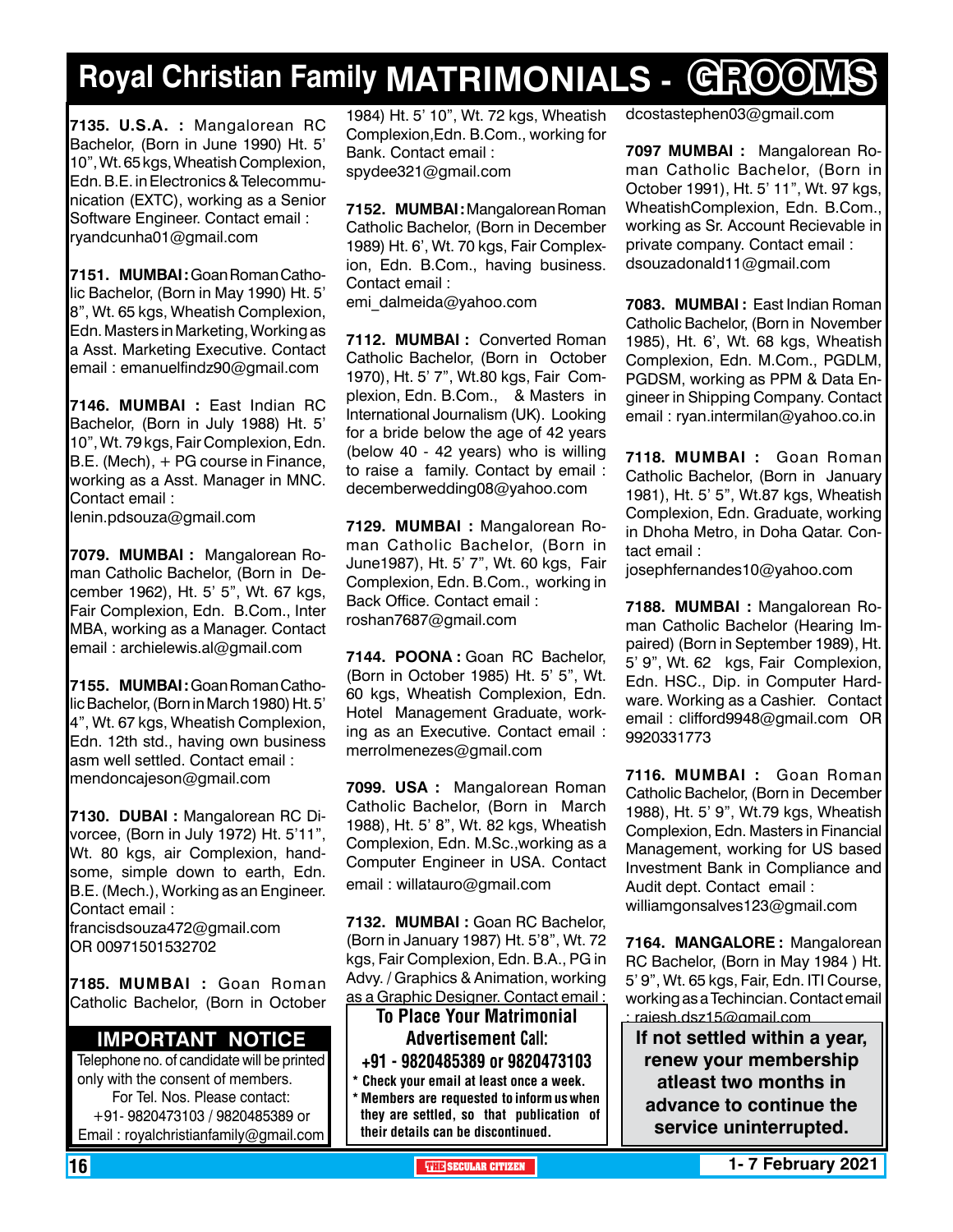## **Royal Christian Family MATRIMONIALS - BRIDES**

**7014. MUMBAI :** Mangalorean Roman Catholic Spinster, (Born in September 1992), Ht. 5' 1", Wt. 45 kgs, Fair Complexion, Edn. MMS (Finance) working as a Finance Executive in Limited Company. Contact email :

eva\_hpereira@rediffmail.com

**7189. MUMBAI :** Goan Roman Catholic Spinster, (Born in July 1993), Ht. 4' 9", Wt. 40 kgs, Wheatish Complexion, Edn. B.A. B.Ed., Teacher by profession. Contact email : dcruz\_liselle@yahoo.in

**7182. MUMBAI :** Mangalorean Roman Catholic Spinster, (Born in October 1992), Ht. 5' 4", Wt. 72 kgs, Wheatish Complexion, Edn. B.Com., C.A., working as Asst. Manager in TATA Company. Contact : email : matrimonialp27@gmail.com

**6860 MUMBAI :** Goan Roman Catholic Spinster, (Born in October 1991), Ht. 5' 4", Wt. 55 kgs, Wheatish Complexion, Edn. B.M.M. (Mass Media), working for IT in MNC. Contact email : lgp1891@gmail.com

**7160. MUMBAI :** Mangalorean Roman Catholic Spinster, (Born in September 1988), Ht. 5' 7", Fair Complexion, Edn. BMS, working as a Senior Merchandiser in a Global Retail Company in Dubai. Contact email : prislobo10@gmail.com

**7128. MUMBAI :** Affluent business family R.C. East Indian Spinster, (Born in 12-04-1988), Ht. 5' 2", very beautiful and pretty. Edn. MS General Surgeon, Doctor by profession. Contact email : drvd2019@gmail.com

**7126. U.S.A. :** Mangalorean Roman Catholic Spinster, (Born in January 1992) from Mumbai, Ht. 5' 7", Wt. 60 kgs, Fair Complexion, Edn. B.E. (Computers) from Mumbai, M.S. (Information Systems) from US. Possesses H1B visa and is working as a Technical Analyst with an MNC in USA. Contact email : wilfyjoy1315@gmail. com or call +91 98603 02527 / + 91

**Royal Christian Family Helps In Choosing The Right Life-Partner Serving Since 41 Years**

#### 9970172527

**7081 MUMBAI :** Goan Roman Catholic Spinster, (Born in April 1993), 5' 3", Wt. 55 kgs, Wheatish Complexion, Edn. Masters of Dentistry (MDS), Dental Surgeon, Doctor by profession. Contact email :

carlferns93@gmail.com

**7066. MUMBAI :** Mangalorean Roman Catholic Spinster, (Born in June 1987), Ht. 5' 4", Wt. 78 kgs, Fair Complexion, Edn. B.E., (EXTC) M.S. (International Business Management), working as a Consulting Manager. Contact email : l2018anselm@yahoo. com

**6033 ABU-DHABI :** Goan Roman Catholic Spinster, (Born in May 1979), Ht. 5' 2", Wt. 58 kgs, Wheatish Complexion, Edn. M.A. Eng., Literature, working as a Copy Editor. Contact email : barretto.lorraine@gmail.com OR 9730454857

**6504. Kuwait :** Mangalorean Roman Catholic Spinster (Born in June 1980), Ht. 5' 5", Wt. 58 kgs, Fair Complexion, Edn. B.Com., Computer, Finance, Banking Marketing Course & Airlines Course completed, employed as a Travel Co-ordinator in Kuwait. Contact Email : lucy777p@gmail.com Tel: 00965-60402765 / 9867308911

**7095. MUMBAI :** Goan Roman Catholic Spinster, (Born in December 1992), Ht. 5' 3", Wt. 55 kgs, Wheatish Complexion, Edn. M.Com + Import Export Certificate Course, working as a Billing Assistant in Well known Hospital. Contact email :

perpetualdias7@gmail.com

**6741. MANGALORE :** Mangalorean RC spinster, 26 years, 5' 3", Doctor, Qualification : MD. Very fair and beautiful. Belongings to an affluent business family. Email : sona68500@gmail.com **6642 MUMBAI :** Goan Roman Catholic Divorcee, (Born in September 1979), Ht. 5' 3", Wt. 65 kgs, Fair Complexion, Edn. B.Com., working

**Important Notice**

Telephone no. of candidate will be printed only with the consent of members. For Tel. Nos. Please contact: +91- 9820473103 / 9820485389 or Email : royalchristianfamily@gmail.com

as a Customer Service professional. Contact eamil : sav\_mon@yahoo.com Tel.No. 8291001606

**6528. DUBAI :** Mangalorean Roman Catholic Spinster, (Born in April 1985) Ht. 5' 7", Beautiful and Fair Complexion, Edn. Masters in Health, Care (MHA), Employed as a Manager in MNC Dubai, is looking for a suitable alliance between the ages of 32 to 36 with a height 5' 10" and above. Contact email : aara8185@gmail.com with your photograph.

**7190. BANGALORE :** Tamilian Roman Catholic Spinster, (Born in January 1990), Ht. 5' 4", Wt. 65 kgs, Wheatish Complexion, Edn. B.E., Electronics and communications, working as a Technical Specialist. Contact email :

jmj.lionofjudah@gmail.com

**6831. MUMBAI :** Mangalorean Roman Catholic Spinster, (Born in April 1991), Ht. 5' 4", Wt. 54 kgs, Fair Complexion, Edn. B.Com., working as an Senior Associate in Insurance Company. Contact email :

denisdsouza854@gmail.com **7171 MUMBAI :** Roman Catholic Spinster, (Born in April1994), Ht. 5' 3", Wt. 50 kgs, Fair Complexion, Edn. M.Com., working as an Analyst.

Contact email :

patriciaswamy94@gmail.com

**7070. MUMBAI :** Mangalorean Roman Catholic Spinster, (Born in March 1992), Ht. 5' 5", Wt. 48 kgs, Wheatish Complexion, Edn. M.Com., CS., working as a Company Secretary in Private Firm. Contact email :

smile9920@outlook.com

**Registered members can publish their ad in all the 50 issues in a year for Rs. 8000 only.**

If you wish to publish your matrimonial classified advertisement in all the 50 issues in a year, you can do so for an amount of Rs. 8000 only.

### To Place Your Matrimonial Advertisement Call:

- +91 9820485389 or 9820473103
- \* Check your email at least once a week. \* Members are requested to inform us when they are settled, so that publication of their details can be discontinued.

**1- 7 February 2021 The Contract of the SECULAR CITIZEN THE** SECULAR CITIZEN **THEFT**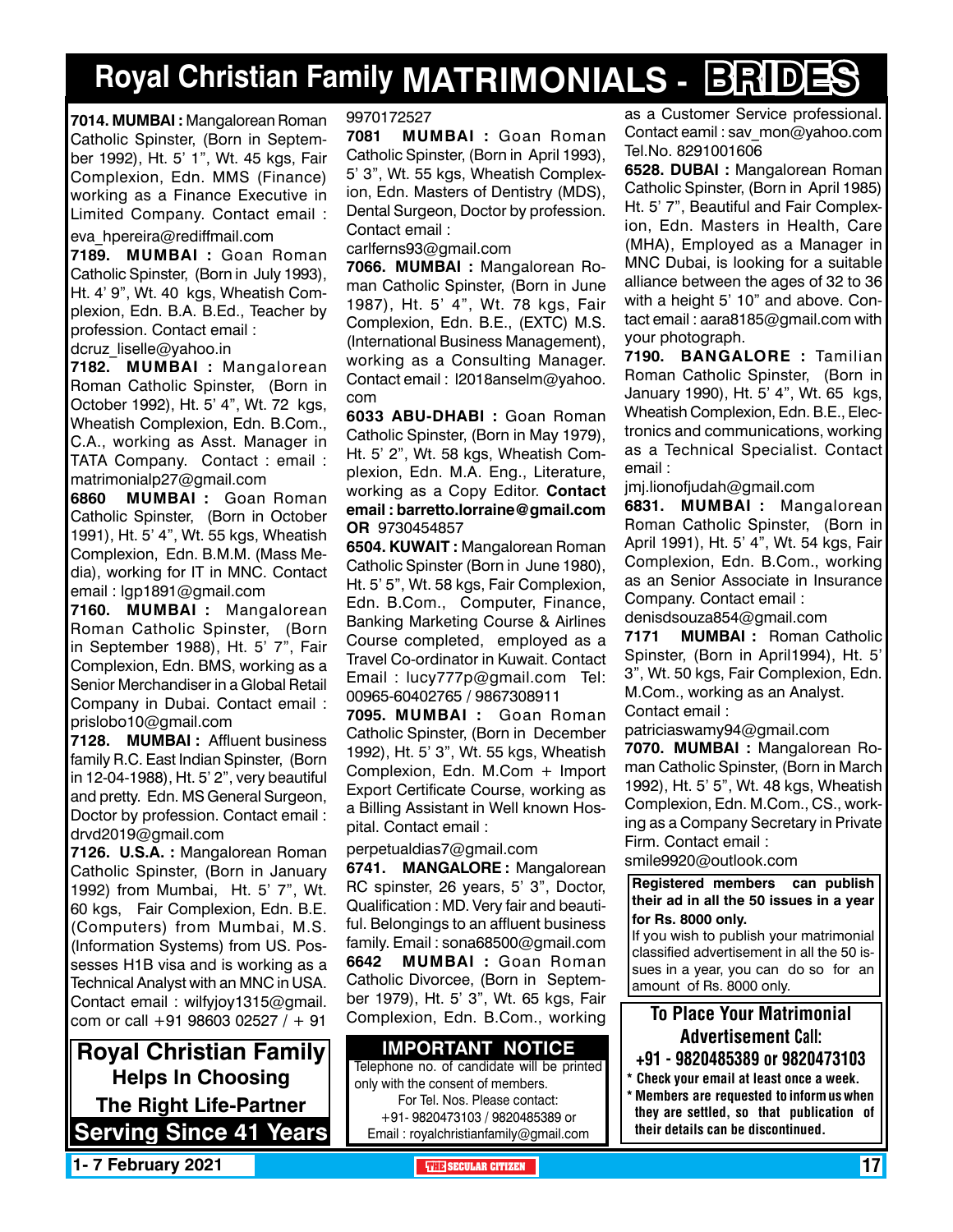## **Canada's 105 year old hero connects with Mumbai**

#### *- Ivan Saldanha-Shet.*

**Recently, in Mangaluru, a few super elders have come in for admiration and affection : Miss lvy D'Souza, celebrated 105 years** super elders have come in for admiration and affection : Miss having been born December 9, 1915; Mr.Joseph (Joe) Gonsalves 99 years old, born January 1, 1922. Both of these are from our city here and active, especially 'Uncle Joe' who concerns himself with social welfare and moves around to assist traffic control. There are many more for sure, the city's well known historian and community genealogist Dr.Michael Lobo of Bijai fame, has come up with more to be highlighted, amazing take a look at one current hero.

January 12, 2021, was the 105th birthday of a gentleman of Mangalorean origin, William Andrade. He was born on January 12, 1916, he is indeed a hundred and five - 105 years old! William Andrade hailed from the coastal village of Kemman in Kallianpur, now in Udupi district – about 40 miles (65 km) north of Mangalore, a historical place known to most Mangalore people.

The Andrade family from which William hailed was one of the leading families of the Kallianpur area. Like most other families of the coastal towns and villages of those times, the Andrades would have been primarily agriculturists. They are likely to have owned acres of paddy fields and coconut plantations – and made their living from the crops that they cultivated. However, some members of the Andrade family did venture into other professions, especially government service.

Early Times : William – like many other young men of his generation, Mangaloreans were moving out in large numbers, Bombay was the biggest attraction, yet William opted for Karachi – and arrived there as a young man in 1940. Karachi was then a part of British India, the second largest city in Bombay Presidency. Before partition in 1947, Bombay, Karachi and Lahore



were closely connected for trade and culture. Exchange of people specially the better educated Mangaloreans and Goans was at a peak.

The early 1940s was eclipsed by World War II, William, then 24 years, landed at Karachi Airport with the Anglo-Dutch Oil company, Burmah Shell, at Karachi Airport. His primary assignment was supervising aircraft refueling operations for all the Allied military aircraft that landed in Karachi en-route to the war-front in the Far East. Soon, William received promotions to Supervisory and Management positions till he retired as Customs Liaison Supervisor at the age of  $55 -$  exactly 50 years ago! Today – at the age of  $105 - he$ has been receiving his pension for 50 years, a world record perhaps, specially as 'Burmah Shell' is no longer in existence!

Bandra Wedding : William married Zena D'Souza at Mount Carmel Church, Bandra, in January 1950, Shortly after their wedding, William took his bride to meet his family members at his native village of Kemman, Kallianpur. Zena D'Souza hailed from a Mangalorean family that had settled in Bombay years ago, she was one of seven children – five daughters and

two sons – of Maurice D'Souza and Kathleen nee D'Cunha. Her father was employed in the Postal Department of Bombay Presidency. The family initially lived near Victoria Church, Mahim, but shifted to Bandra in the 1920s and were near Mount Carmel church. It was a marriage that was destined to last for 68 years – till Zena's death on 1 March 2018.

Model Family : William and Zena had 7 children – four sons Terence (Terry), Clarence (Clarry), Lawrence (Larry), and Christopher – followed by three daughters Jennifer, Nilofer, and Zenwill. All 7 children were born in Karachi between the years 1951 and 1964. For the next 30 years, William and Zena lived in Karachi. Zena taught at St Joseph's Convent, simultaneously working towards a masters' degree at Karachi University. Both were also active in the Mangalorean Association of Karachi. At the end of 1970s, they started the move to Canada. Today it seems many of this family are in Calgary and so on in Canada, in the USA and so on. Life has moved fast for all in this world in the last decade or more.

Grand old Patriarch William Andrade has become a superhero and lives amidst care and love in Calgary, unimaginably fit for his age group. Unfortunately due to this Corona Pandemic and it's virulence, personal contact is restricted for the right needs and no public celebrations are allowed. Archbishop Emeritus of Lahore, Rev Lawrence Saldanha, now settled in Toronto, close associate of the Andrades in Karachi and Calgary over the years, on this great occasion sent a fond tribute to William Andrade, as a special blessing.

Awaited are better times and surely updates will follow. In the meanwhile 'Mangalore Today' and it's readers. along with many around the world extended their very best wishes and prayed that 'All good will follow dear William Andrade and his dear ones too as long as time can tell'. So, three cheers and 'Namaste' at this time of Joy and Happiness.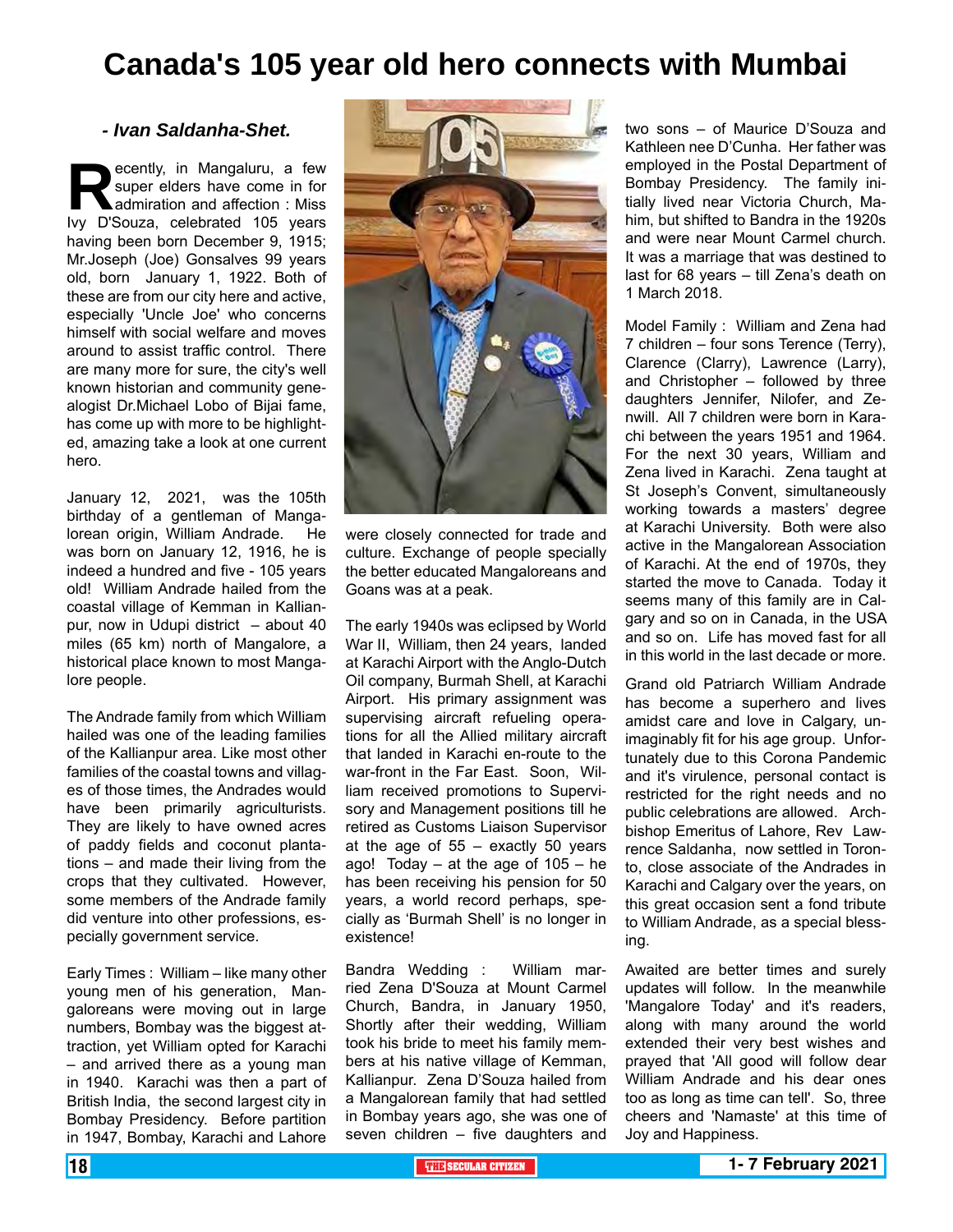

Your tour of Assam can start with Guwahati from where you can explore the areas in and around for a variety of experience. Most tourists to Assam, however, begin their journey with a mandatory trip to Kamakhya temple, the seat of Tantra powers.

Guwahati is a pet city, much like Bhubaneswar or Kolkata. It has flashes of our cultural life that is akin to ours. When you visit Assam state museum, you find words like 'Gohali' or 'Dhikisala'. Millennial babies will not understand this. Elders will appreciate the fact that we have similar sounding words in Oriya to describe the cowshed and domestic paddy-

milling place. The inter-governmental coordination between Odisha and Assam to preserve the Bezbarua House in Sambalpur shows our fraternal affiliation. Called Pragjyotishapur in the ancient times and it is a powerful sentinel of pan-Indian

culture. Reference of Kamaksha Devi is often made in our scriptures including that in Mahabharata. Arjuna's two wives; Ulupi and Chitrangada, hailed from the North East.

In a fortuitous visit to Guwahati in the last week of the year, we looked around the city on the day of Christmas. We had no difficulty recognizing the streets and shops we were familiar with earlier; Bamunimaidam, Fancy Bazar, Paltan Bazar et al. GS Road remains the pride of the city and the nerve center of business activities. The mighty Brahmaputra remains graceful as ever. While most of our river systems are deciphered in the feminine gender, Brahmaputra is a masculine water body. It houses

the largest river island of the world in Majuli and the longest river bridge in India in Dhola-Sadiya. People visiting Guwahati avail a sporting cruise in the river or a visit to Umananda temple located on an island.

Though we had paid a visit to Kamakhya temple in the past, we went to the holy shrine once again. There is a pool in the eastern flank of the temple where tortoises have grown to very large size. Devotees buy feed for them and throw the morsels to watch the tortoises grabbing them up. Fishes also join the tortoises to partake in the eatables. Some he-goats were on the

loose vying for the food. We fed a couple of them with a banana or two. Unlike the tortoises, these goats will not live for long. They will soon be sacrificed at the altar of the Goddess. In the opposite flank of the temple, there is another pool where the animals are bathed before

being sacrificed. Some fountains spray jets of fresh water to the pool to maintain the pollution level of the water. The head of a freshly sacrificed animal is often found in the sanctum sanctorum. Inside the temple precinct, an old man was vending live pigeons in a bamboo basket. Devotees buy them to sacrifice before the Goddess. How naïve it is to believe that sacrificing the little helpless bird will propitiate the Goddess to grant you a prayer!

Pigeons in a temple are often a symbol of deliverance. On the occasions of Independence Day, trained pigeons are set free as a mark of celebrating freedom. There were other pigeons fluttering around the temple walls and occasionally perched on the devotees standing on the queue. The practice of animal sacrifice often agitates the mind though we have such customs in most parts of our country. It is one thing to kill an animal for food in a slaughterhouse and another to impute religious motive in it. Faith has often overruled reason and we have no authority to pass a ruling. We have no guts to face the argumentative Indian. Somewhere inside our mind we could see reason for losing it the way in the dreary sands of dead habit. Our inner jest to join the Tagore bandwagon is somewhere halted. Religion remains the opium of the masses because no one can decode the mystery of nature. In our limited life span, we can always extricate a couple of superstitions passing off as religion.

During our stay over a week, we missed cultural events, especially a chance to see a Bihu dance on the stage. Generally, we found the people to be smart and trendy. While they could be emotionally rooted to Bihu, they could easily catch up with the latest in the world of design and fashion. On the day of our return, I visited Vashistha Ashram. The serenity of the place is maintained well. Devotees were enjoying sunshine over the rocks present in the rivulet flowing beside the temple. Before driving to the Airport, we visited the Balaji Temple hailed as Purva Tirupati and repeated an old habit of buying Ladoos. Though we experienced a sense of completeness, we would love to go to the North East again.

While in Assam, you must pick the one item you are going to treasure all your life is the famed Mekhela Sador, a two piece saree. Finally how can you be in Guwahati and not visit the scenic wildlife sanctuary Pobitora. This grassland is home to the Greater Indian One-Horned Rhinoceroses with highest density in the whole world. Surrounded by villages from every side, the terrain Pobitora Wildlife Sanctuary is a breathtaking experience.

There are million other things to experience, but for the time being let's enjoy the infectious Magh Bihu celebrations. Guwahati no doubt is a great motivating city



*Subramaniam*